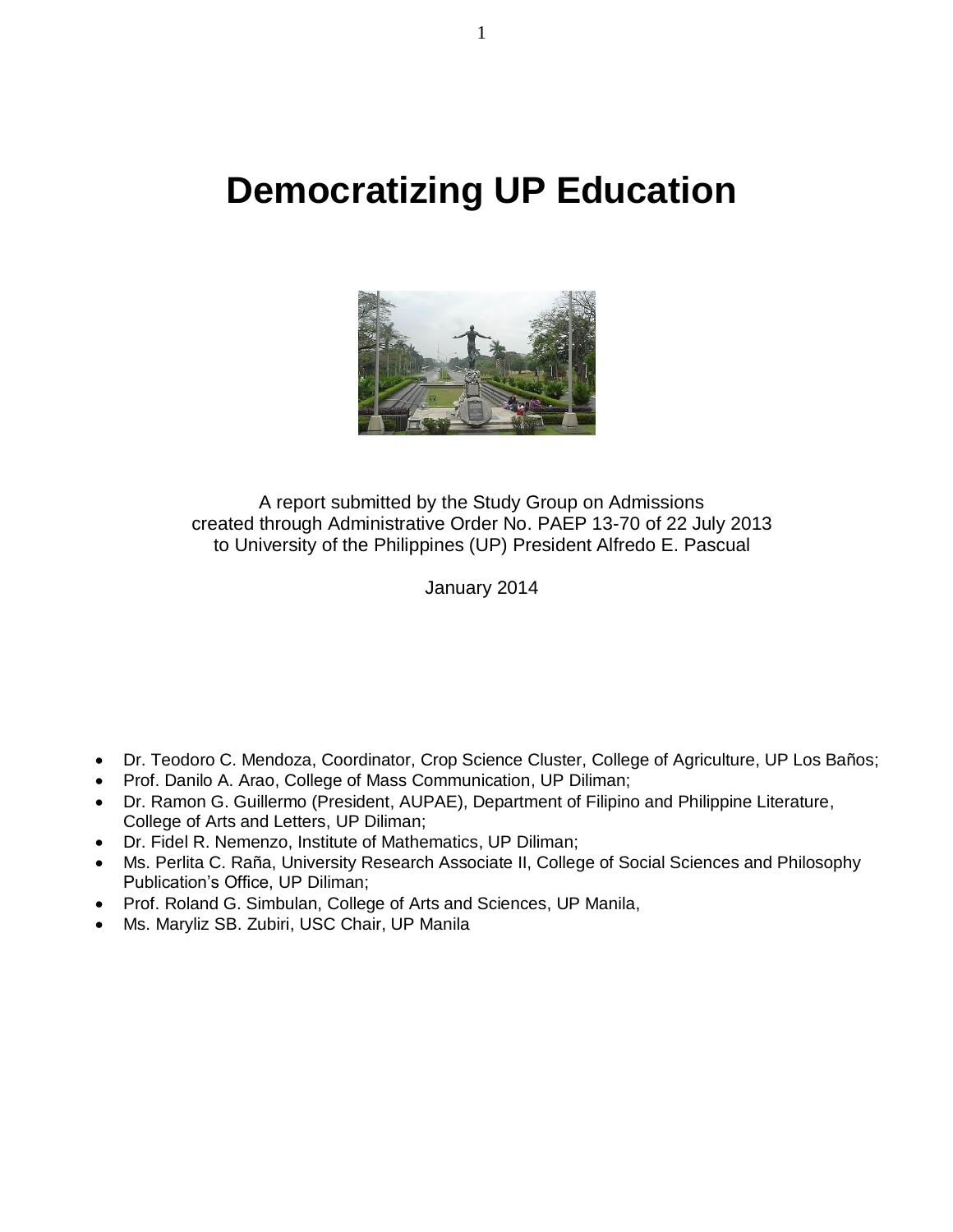### **Executive Summary**

*Academic excellence is "Tatak UP" or the distinctive mark of UP education. However, excellence must not be synonymous with wanton exclusivity. Consistent with its status as the country's national university (as stated in Republic Act No. 9500), UP education must be inclusive. It must implement uniform and affordable tuition and other fees "befitting UP as state supported institution for higher learning regardless of socioeconomic class." If the concept of "Iskolar ng Bayan" is to be maintained and even promoted, there should be no socio-economic divide between and among UP students. UP should not be discriminatory in the sense that "those who can afford should pay more." There should be uniform affordable tuition fees for all. If there is one goal that should be nurtured at UP, it is "scholarship and academic excellence." The Socialized Tuition and Financial Assistance Program (STFAP) has become anti-poor despite earlier claims that it was established to make UP education affordable for students admitted into UP, particularly those coming from poor families. It is in this context that the STFAP {the bracketing method) could be compared to India's caste system.*

*The consulted UP students, faculty and staff point to a situation where access to UP by the poor sectors of our society is now being sacrificed. The death of Kristel Tejada was an unfortunate outcome of a trend where the poorer students are getting smaller or are being edged out. Why is this happening? Are UP policies now departing from the University's mission to attract the best high school graduates in the entire country regardless of their socio-economic status?* 

*Composed of seven members, our study group was created through the UP President's Administrative Order (A.O. PAEP 13-70) of July 22, 2013. It was tasked to review the admissions policy of the UP System. For a period of almost four months, our study group visited all the constituent universities of the UP System and held consultations with the faculty and non-teaching staff, students and alumni. We took note of the constituents' suggestions as well as recommendations. After gathering relevant data and reviewing related studies, the findings of the study were synthesized.* 

*Three (3) interrelated drivers (Fig. 1) explain why the number of students coming from the poor sector of our society are getting smaller or why they are being "edged out" of UP, and they are as follows (not in any order): 1) UP College Admission Test (UPCAT); 2) High Tuition and Other Fees (particularly the STFAP) and 3) High Cost of Living.*

#### **1. UP College Admission Test (UPCAT)**

*In the pursuit of academic excellence and to remove bias in selecting the best and brightest among high school graduate in the country to enroll in UP, UPCAT was started to be administered way back in 1968. In general, however, selection has been incurring "bias" against or in favor of certain sectors of society. During the consultations, we heard repeatedly the following arguments:*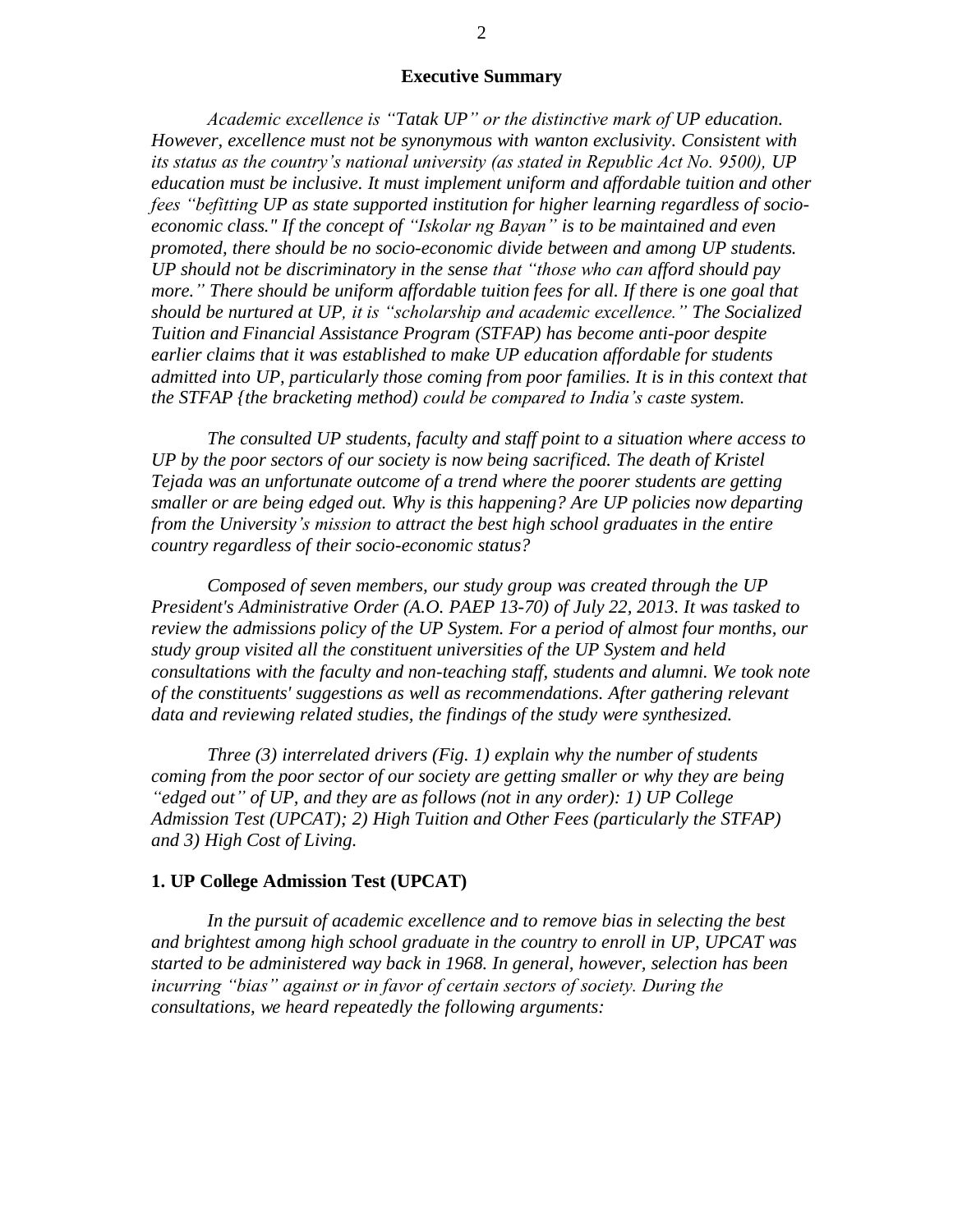

*Fig. 1. The interactive effects of UPCAT, tuition and other fees, and cost of living that cause the edging out" of the poor students in UP*

*There is lack of information about UPCAT. Some parents or students do not even know that there is an UPCAT. At the extreme, some students/parents do not even know that UP even exists!*

*The following affirmative actions are necessary:*

- *(a) UP should launch an information campaign about UPCAT in particular, or UP in general, using local and national multimedia (radio, TV, newspaper), and the Internet.*
- *(b) Seek the cooperation of LGUs, high school principals/superintendents through the Department of Education in disseminating information about UPCAT.*
- *(c) UPCAT application forms should be made available at the UP website for downloading and printing by interested students.*

*The UPCAT is very difficult, based on consultations we conducted. Students from private schools have a distinct advantage over those from public schools. This relates to lower quality of education, learning environment and support systems available to the students among the poor families. This could be extended to the womb (the mother/childhood days) of poor students.*

3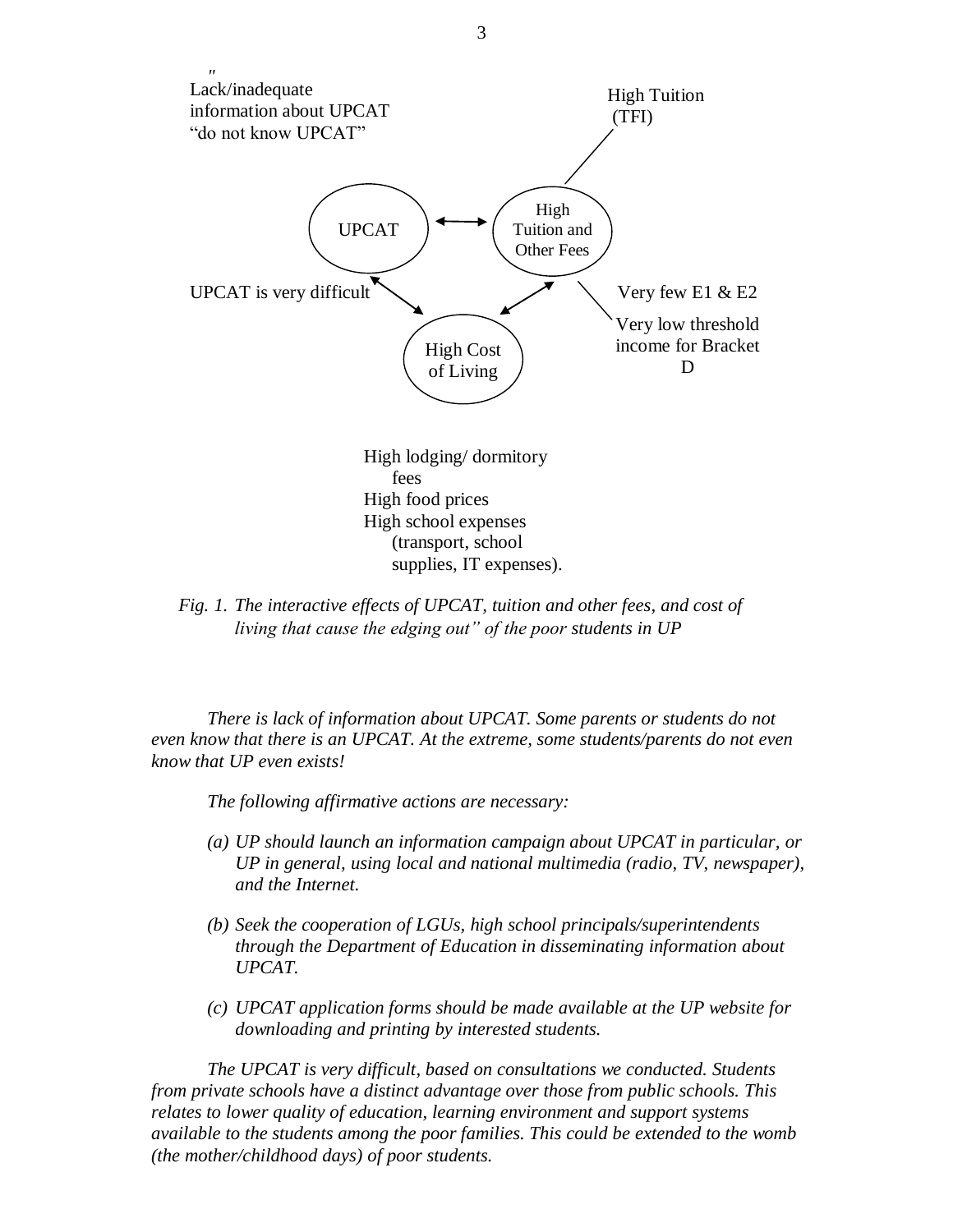*What can be done immediately are as follows:*

- *(1) UPCAT review must be made accessible, available and affordable through any of the following means:*
	- *(a) Books, manuals and other review materials must be printed and readily available at bookstores nationwide. UPCAT review materials must be made available at the UP website that is easily downloadable and/or printable.*
	- *(b) Private review centers should be inclusive of the poor in their approach. For every 1 paying UPCAT reviewer, there should be 1 free UPCAT reviewer (1:1 pay-free ratio).*
	- *(c) Request alumni and students to help in the information dissemination or campaign by making review materials available and accessible, or in conducting/facilitating the review themselves in cooperation with the LGU, DepEd or High School Principal/Superintendent).*
- *(2) There should be a waiver of UPCAT application fee for students coming from the poor families. Since there is no guarantee of passing, poor parents do not readily give money to their children to pay for UPCAT application fee.*
- *(3) Prospective UPCAT takers coming from poor families in distant places should be accommodated for free in dormitories of UP exam centers the night before the examination. They should be able to apply for free accommodation conveniently, including via online. As soon as they arrive, the students should be provided with subsidized meals.*
- *(4) The UPCAT formula must be reviewed to undo or remove some biases or unscientific aspects of "palugit and pabigat" in the equation, including the adjustment factors (AF) for leniency and/or strictness in giving grades of some high schools. In other words, a serious review should be done on the mathematical equation used in computing the UPCAT scores.*
- *(5) Due recognition and rewards should be given to high school performance in computing the UPCAT grades. Consistent with Sec. 9 of R.A. 9500, high school salutatorians and valedictorians of public high schools should be given higher weights in the computation of UPAI (i.e., from 0.4 to 0.6);*

From  $UPAI = 0.6 UPCAT score + 0.4 HSWA$ To  $UPAI = 0.4 UPCAT score + 0.6 HSWA.$ 

*This will give more weight to their three years of efforts rather than the four-hour UPCAT exam. Since this will give them higher scores, in turn, it will give them higher chances to be included within the UPCAT cut-off score in their chosen colleges of the constituent universities (CUs).*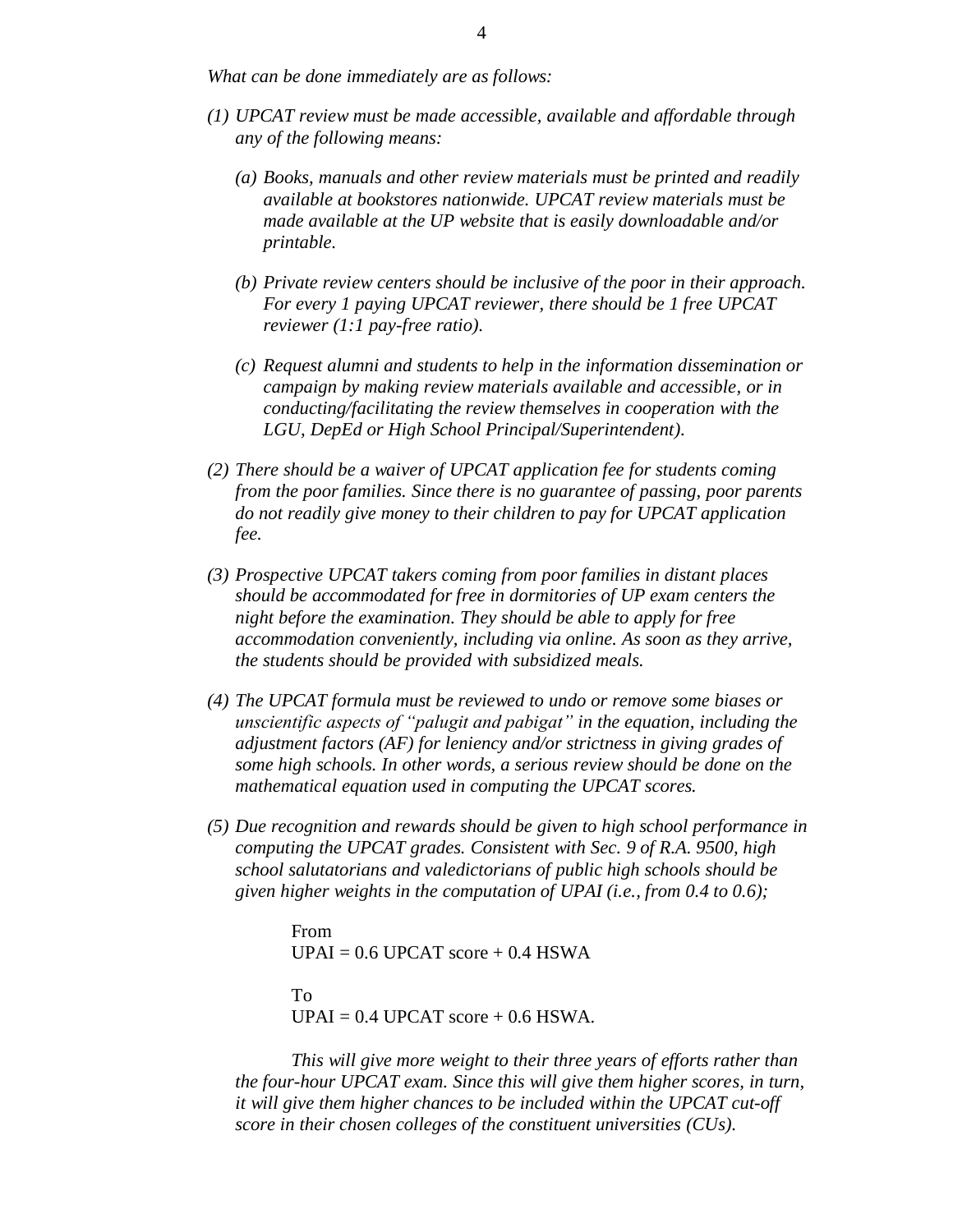- *(6) Furthermore, to reward their high school performance, the following shall be done:*
	- *(a) Valedictorians who passed UPCAT shall be awarded as UP President Scholars and Salutatorians as Chancellor Scholars. They will get free tuition and other fees and other allowances. They will also be given free and automatic slots in student dormitories for freshmen if they are found to be poor.*
	- *(b) In addition to our Oblation Scholars, rewards for academic excellence must be expanded to recruit the best and the brightest students. The following shall be awarded entrance scholarships:*
		- *1) The top 10 in UPCAT by CUs shall be awarded as UP President Scholars.*
		- *2) The top 11-20 students in UPCAT in CUs shall be awarded as Chancellor Scholars.*
		- *3) The benefits shall be similar to valedictorians and salutatorians. Note: The basis shall be the raw score in the UPCAT exam (i.e., excluding the HSWA).*
	- *(c) The President and Chancellor Scholarship Awards shall be sustained if the scholar obtained a grade of at least 1.25 for the President Scholar and 1.5 for the Chancellor Scholar.*
	- *(d) Should they fail to maintain such grade point averages, they can avail of other scholarship grants . This means that the award and the incentives that go with it shall be on a per semester basis.*

## **UPCAT as the only way for freshmen to enter UP?**

*Consider the following:*

- *(a) Why does a single four-hour exam determine the rest of a student's chances to enter UP?*
- *(b) It is known already that the advantage of a better high school education (better training/teaching facilities, overall school environment) is dominant only during the first two to four semesters as they take mainly general education courses. The handicap of students who have studied from lessendowed schools are offset through their initiatives of putting more time and energy in studying.*

*Increasingly, universities abroad are complementing entrance exams (SAT/ACET) by interviewing the students who have passed those exams. Some colleges in UP (College of Fine Arts) are already interviewing students, which means that UPCAT scores are not the sole basis of admission into UP Other colleges may opt to do the same. In addition to the UPCAT score, an interview is necessary so that the students may be briefed on the nature of their profession and the expectations from them once they enroll and graduate from these disciplines.*

*A ladderized or "No-UPCAT option" in fact is being successfully implemented in the UP Manila SHS medical program. This can also be tried in other disciplines like*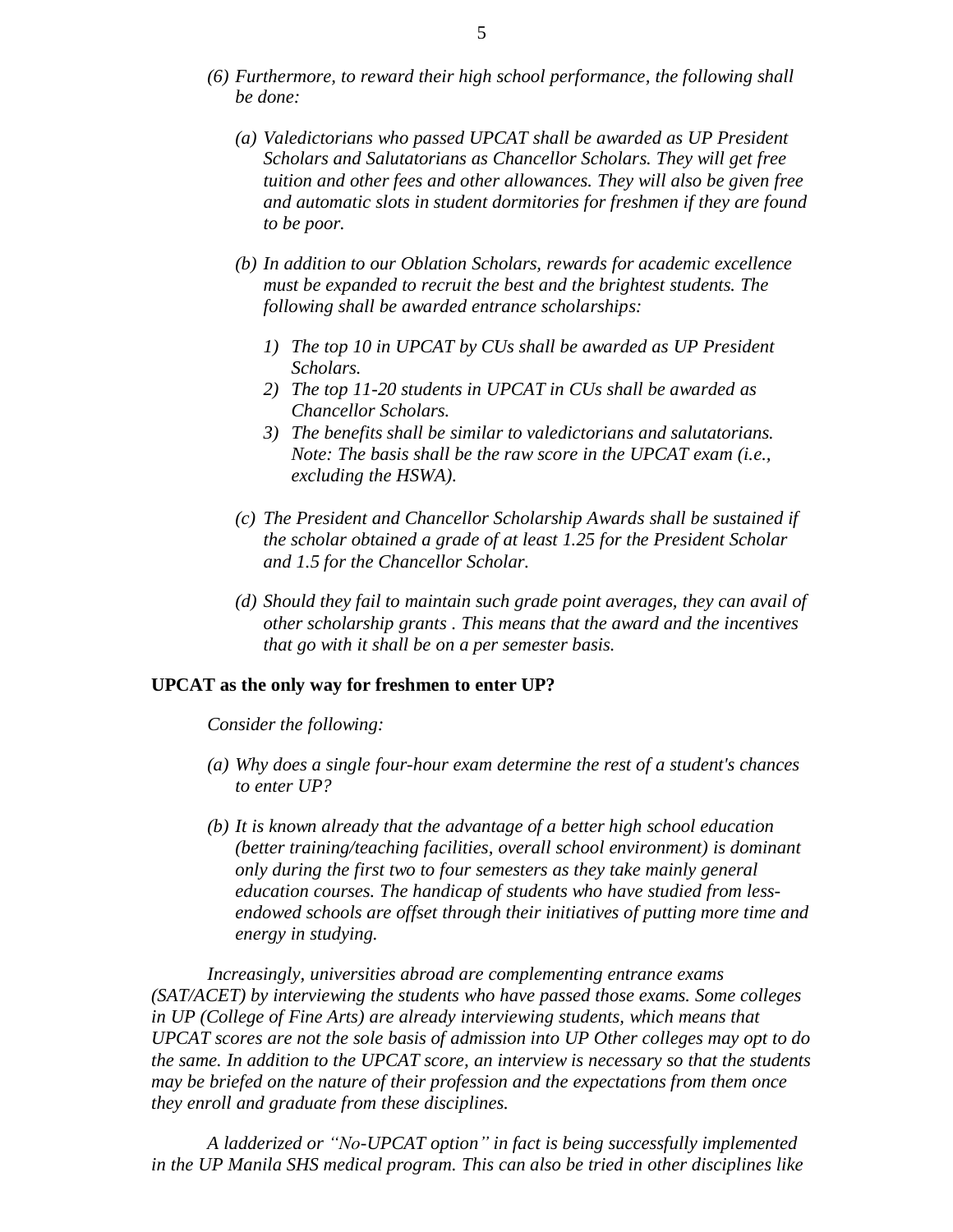*agriculture, forestry and veterinary medicine. For the Bachelor of Science in Agriculture, it can be a non-degree option. The Associate in Agriculture was tried in the 1960s. Why it was stopped should be studied further and how it can be successfully implemented now. There is an existing model in the UPLB College of Forestry as briefly described below. In a similar manner , after finishing Associate in Agriculture, the students have the option to proceed to B.S.A. if they are interested and are academically capable to pursue graduate studies later ( MSc, PhD ). A Diploma in Agriculture which was offered in the 1980s but discontinued should also be reviewed and it can be offered again with modification as a post-baccalaureate option. For the post-baccalaureate Diploma in Agriculture program and similar Diploma programs, they may proceed to the MSc up to the PhD program.*

*For the College of Forestry at UPLB, there is an existing Certificate in Ranger Forestry. Their graduates in this program can proceed to BS Forestry or work for a while as Forest Ranger or any related employment.*

*Indeed, academic excellence is the distinctive mark of UP education but other ways to make UP education inclusive must be explored.*

#### **2. High Tuition and Other Fees**

*Next to Ateneo de Davao University, UP Mindanao has the highest tuition in Mindanao. It is interesting to note that Mindanao State University is charging only P100/unit. UP Baguio, on the other hand, is charging the highest tuition per unit in the North. Saint Louis University (SLU) has the highest tuition fee per semester as the students enroll in 24-28 units. Polytechnic University of the Philippines (PUP) is charging P12/unit only while Central Luzon State University is charging P130/unit. These data are necessary to compare the tuition at UP.*

*Based on the current STFAP bracketing system, UP charges P1,500/unit for Bracket A (the so-called millionaires' bracket) which is 11.54 times what a student pays at CLSU, 15 times what a student pays at MSU and 125 times what a student pays at PUP. While it is true that UP implements a socialized tuition system, the E1 and E2 grantees are a slim minority at 6% and 1%, respectively in UPLB, less than 5% in UP Diliman, UP Baguio, UP Mindanao for E1 and E2 combined . Of the 111 SUCs, UP is charging the highest tuition. The range of what SUCs charge is from P500/semester to P35,000/semester (UP).*

*If the number of STFAP E1 and E2 grantees is used as indicator of the socioeconomic status of UP students, 90% or more are capable of paying tuition (2013 data). But this may not be so considering the number of students who are applying for student loans, scholarships, and part-time jobs to finance their studies. When we examined the STFAP in 1989, about 43% were in the non-paying bracket (1 to 5) in UPLB. There are only 7% (E1 and E2, 6% & 1%, respectively) by 2013.*

*The 1989 and 2006 STFAP were implemented differently. Many students are not applying for STFAP at all (73% as of 2012). Should this mean they are rich or UP tuition is affordable or relatively cheap for them?*

*If the flashy cars, top-of-the-line cellphones, laptops and other anecdotal evidence are to be considered, it cannot be denied that many of UP students are coming*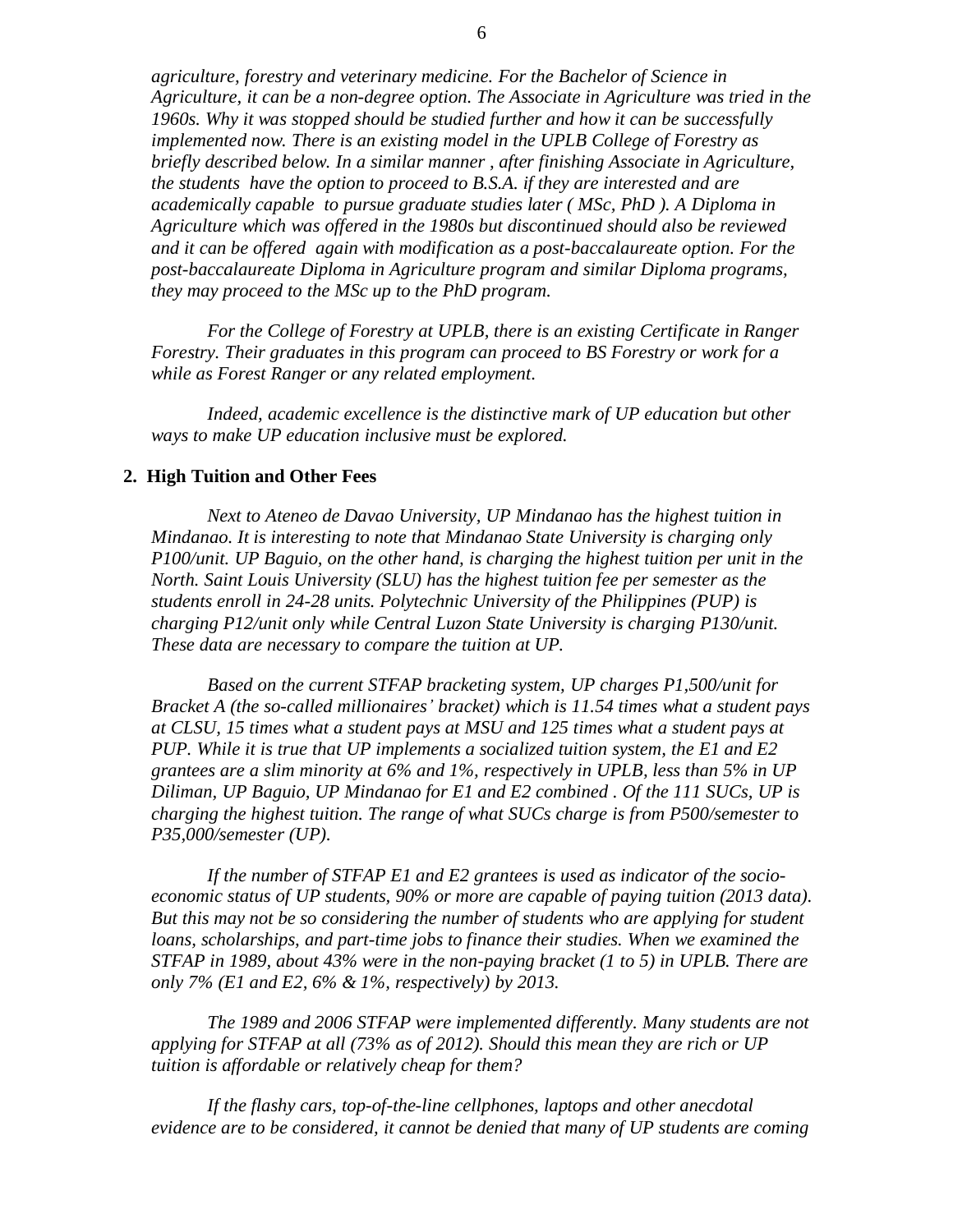*from rich families. But this is a consequence of the 3 drivers as cited earlier (Fig. 1). The poor students are being edged out and they are replaced by the richer ones.* 

*But how many are these students? If STFAP is used as reference point, the poorto-rich ratio is 80:20 (Mendoza & Simbulan, 2013 April 15, PDI). This data is debatable, however. The students' families were simply being made to appear rich due to the Atanacio Income Function.*

*The self-rated poverty report by the Social Weather Stations (SWS) shows that more than half of Filipinos perceived themselves to be poor. Then, what is exactly the family income which should be considered as above poverty threshold income? An earned expendable income (liquid cash) of about P360,000 per year is our estimate. The monetized assets that will push up the predicted income (Atanacio et al. income function and now the MORES 1SEC indicators) of the family, or more than a million pesos, must not be included.*

*Because of this, our recommendation is to implement a UP tuition system that is uniform and affordable for all. A socialized tuition regime is ironically undemocratic.* 

*Iskolar ng Bayan is the main philosophy of UP education. To abandon this educational philosophy could be too costly to bear in training the future leaders in the country. UP runs parallel to the Philippine Military Academy. Despite the criticisms against or wrongdoings of some PMA graduates, nobody has entertained the idea of closing or not supporting it. National security, after all, is a primary consideration. The same is true for education. If we are to consider education as too costly, consider the opposite case.*

*It is not that quality education can only be obtained at UP. However, RA 9500 has declared UP as the country's national university. The state should fully support UP befitting its status as a national university.*

*The earnings from tuition and other fees (P1.2 billion) are huge. But in the grander scheme of things, it is "small" if we consider the role UP plays in the country – training of future leaders in the sciences, arts, culture and post-graduate education to improve governance, research, public service, science and technology development for the country.*

*It must be stressed that Thailand is now supporting five national research universities, investing 31% of the education budget to tertiary education.*

*For the 2014 proposed national budget, the Philippines is only spending about 11.0% of P31.9 B for the entire 111 SUCs which include UP . It was 15% in 2006. Should the 15% be retained, the half a billion pesos of net earnings from tuition will become small. More so, if the 31% tertiary budget allocation for education of Thailand is followed (or even just the 25% tertiary budget allocation given by Malaysia), then the SUCs including UP shall have adequate funds. An additional P1-billion budget for UP (to cover tuition and other fees) is a sound, meritorious, futuristic investment or cash transfer where the return on investment (ROI) and multiple tangible and intangible benefits for the country are immeasurable.*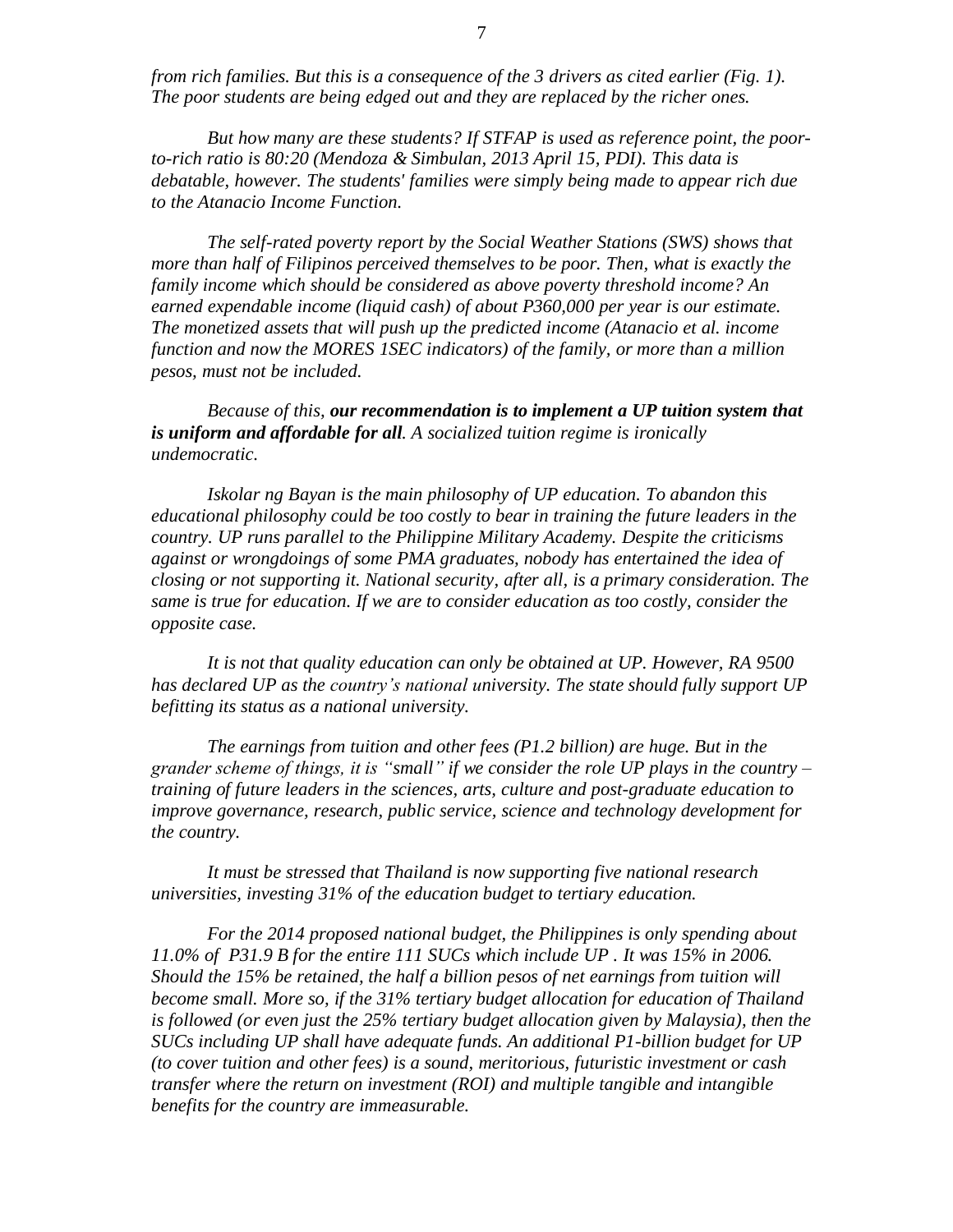## **3. The High Cost of Living**

*The high cost of living is relative as it is a function of one's own earnings or disposable income. The SWS data show that more than half of self-rated poverty was due to high cost of living (e.g., food prices, electricity/water bills, etc.). Because of the difficult daily subsistence of the poor, it is increasingly difficult for them to think about sending their gifted children to UP unless they are accommodated in dormitories, food is subsidized or they are given meal allowances or their scholarship programs are adequate to allow them to survive while studying. There are, after all, numerous schoolrelated expenses (e.g., books, Internet rental fees for surfing/downloading references, printing reports, interviewing resource persons in case studies, educational field trips).*

*A poor parent once said to the offspring, "If you study in UP, I cannot send sufficient allowance regularly." Income from the farm is seasonal and irregular. A taxi driver can hardly offset the 24-hour boundary and fuel and take home sufficient net earnings for the daily expenses (an average net earning of P500/24-hr taxi car rent).*

*At UPLB, the estimated average monthly expenses range from P6,000 to P8,000 per month to cover dormitory and school expenses. UPLB can only accommodate less than 30% of students in the dormitories. The rest are renting bed spaces, apartment houses, or private lodging houses paying P1,500-P5,000 per month. The monthly expenses for students at UP Diliman and UP Manila are much higher. A P4,000-weekly allowance per students is average. Bed space can be as high as P5,000 monthly or more around UP Manila.*

*UP is doing a lot to address these concerns but these do not solve fundamental problems in the admission processes and other systems that are currently in place at UP. For one, STFAP Brackets E1 & E2 grantees remain at less than 10 percent. In UPLB, there are 100 scholars (total from different sources) out of 12,800 students. There is a program "meal now pay later!" at P100/day. There are other individual initiatives done by faculty and REPs to feed students.*

#### **UP Democratization**

*The ideal UP is where academic excellence and equity prevails. This is rightly summed up in Sec. 9 of RA9500:*

*"The national university shall take affirmative steps which may take the form of an alternative and equitable admissions process to enhance the access of disadvantaged students, such as indigenous peoples, poor and deserving students, including but not limited to valedictorians and salutatorians of public high schools, and students from depressed areas, to its programs and services. No student shall be denied admission to the national university by reason solely of age, gender, nationality, religious belief, economic status, ethnicity, physical disability, or political opinion or affiliation. The national university recognizes the separation of Church and State. It shall guarantee religious freedom and shall not discriminate on the basis of religion."*

*Democratizing UP requires addressing the 2 major divides, namely: geographic and socio-economic.*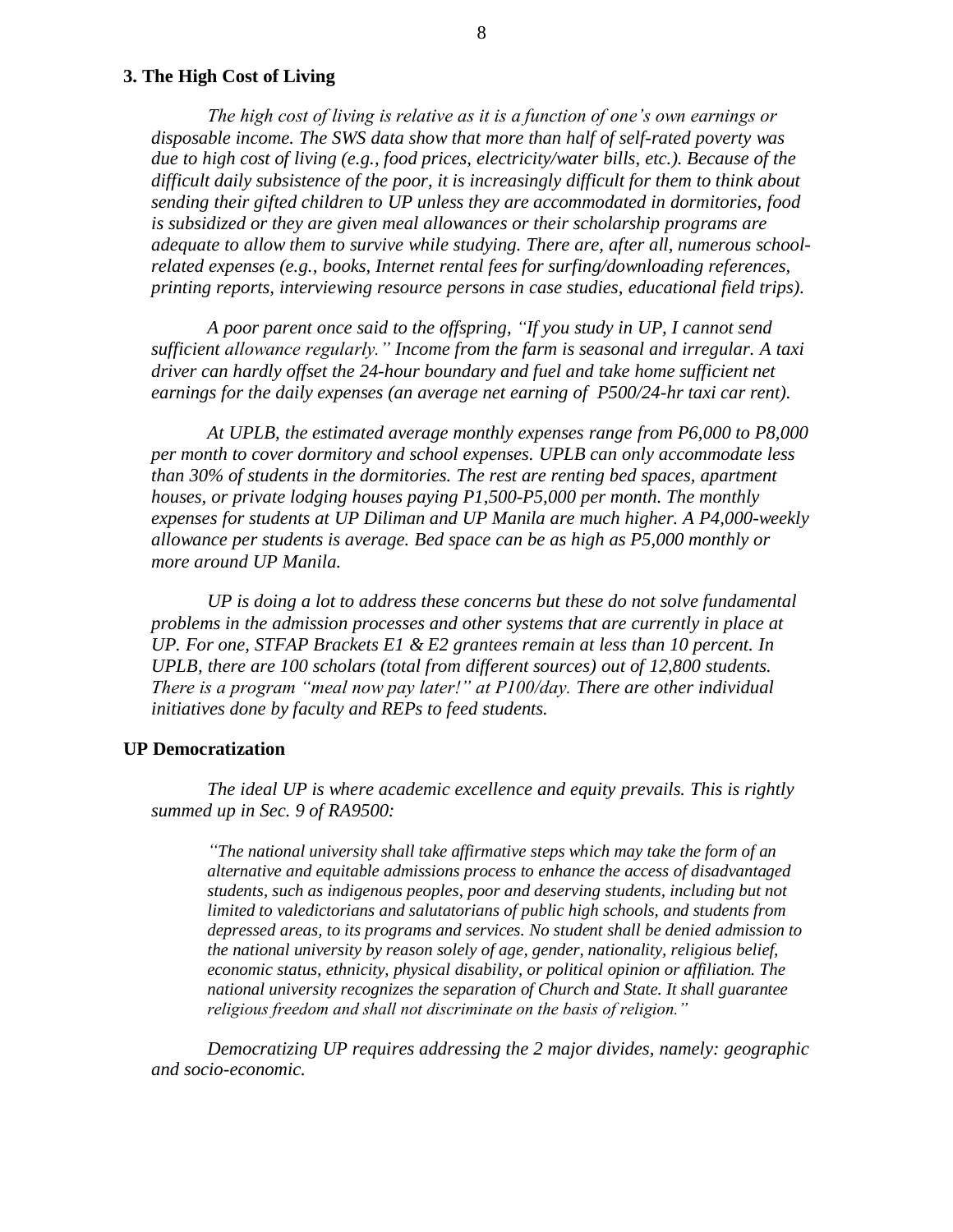*(a) The geographic divide*

*The Philippine is an archipelagic country. To address this geographic divide, autonomous constituent universities (CUs) have been established in various major islands. But there must be efforts to address the inequity. Mindanao has 25% of the Philippine population but UP Mindanao has only less than 2% of the UP student population. There must be progressive increase of UP Mindanao studentry, evolving it into the 2nd largest constituent university (UPLB is now the second largest; the largest is UP Diliman having 35% of UP students). UP Mindanao should be the vehicle of UP for the "peace and development" initiative in Mindanao, and for promoting cooperation in the EAGA region (East Asia Geographic Area).*

*Consider the following: In Luzon, we have UP Baguio, UP Diliman (including UP extension in Pampanga; UP Tarlac was closed in 1973), and UP Los Baños, and Open University. Added together, their student populations account for more than 80% of the UP studentry. Luzon has only 55% of Philippine population.*

*The Visayas islands (17% of the Philippine population) has UP Cebu (autonomous college), UP Iloilo, UP Miag-ao and UP Tacloban. These units account for 15% of UP students. Why UP Mindanao is the laggard is no longer the issue. We need to address how to accommodate 20% of all UP students in the next 2 to 3 decades. UP Mindanao must be a comprehensive university. A master plan must be prepared for UP Mindanao.*

*Why is there a need to promote a geographic or location access for UP? The constituent universities (CUs) idea started it. Data on student composition of UP CUs are instructive. UPLB, UP Diliman, UP Baguio students and other CUs mainly (60- 80%) come from their doorsteps or nearby provinces.*

*There are two options in narrowing the geographic/location divide:*

- *(a) Open additional satellite campus as in the case of UP extension in Pampanga for UP Diliman (40% of students in UPEP could not have been studying in UP if not for UPEP. Their parents cannot afford the cost of living in UP Diliman. In this context, there may be a need for the UP administration to consider setting up UP Diliman, UP Manila and UPLB extensions in Palawan, Bicol; or UP Visayas extension in Samar, UP Mindanao extension in Sulu, Basilan, Zamboanga and Maguindanao.*
- (b) *Develop and enrich the sandwich program. This could be further modified into location and distance learning modes. Fortunately, UP started earlier to implement distance education through the Open University*.

*Some courses (e.g., GE courses) can be taken on-location at satellite campuses while others are handled through e-learning. The current e-UP initiative is a step in the right direction. The Open University has been successfully implementing distance education both in the graduate and undergraduate levels. Distance learning modality have to hurdle many challenges too but mostly in the cultural, and attitudinal sides, which jointly amplify the digital divide in the society. However, in a decade or two, this will change. Again, a committee must be tasked to put details in these proposed hybrid or sandwich degree programs.*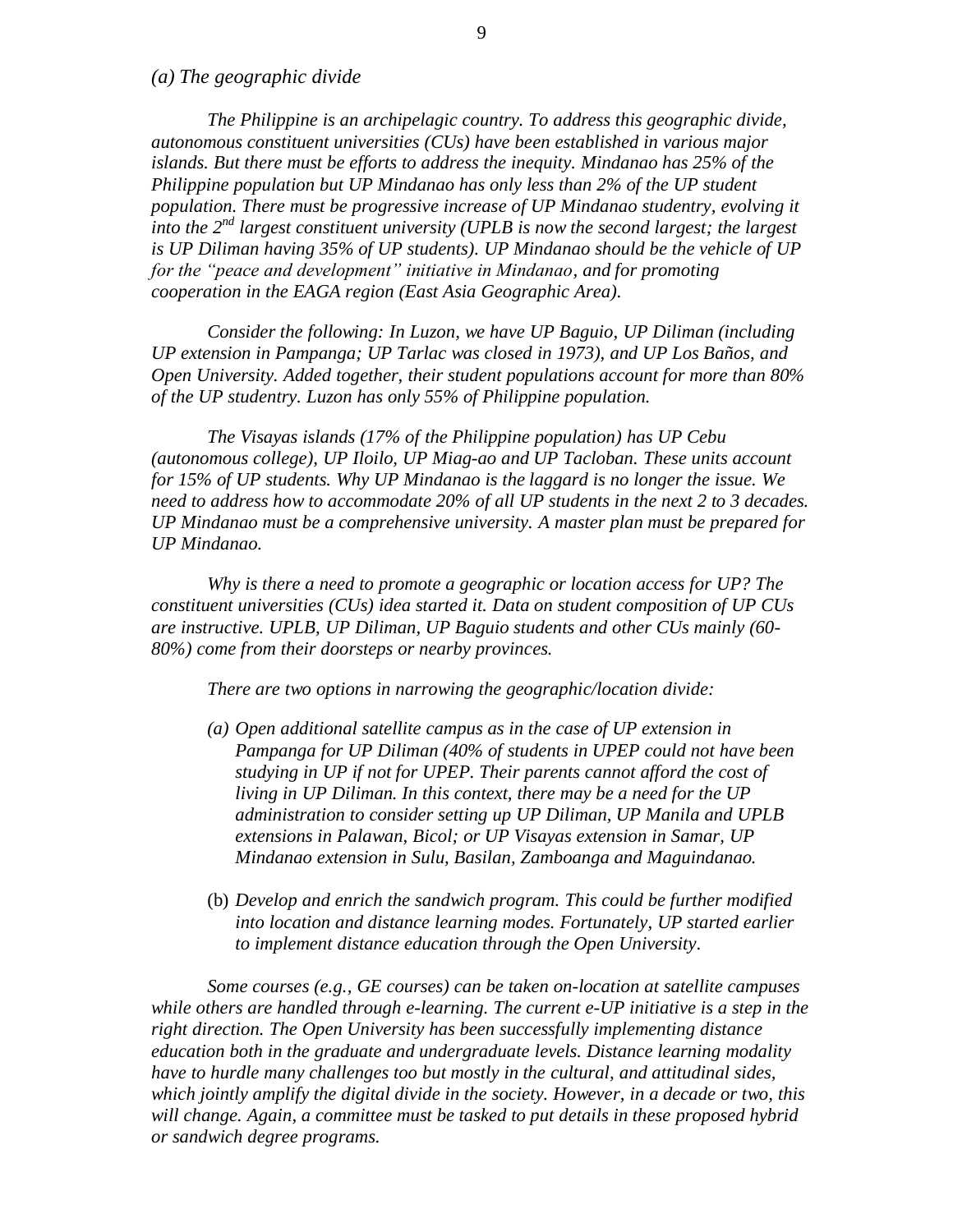*(b) The socio-economic divide*

*Democratizing the socio-economic divide in UP is partly solved by addressing the geographic divide of UP. But there remains the need for more comprehensive and integrative approaches (systemic and value chain) to address this in the short, medium, and long terms.*

*If the "Iskolar ng Bayan" distinctive brand of UP education is to be maintained and promoted, there should be no socio-economic divide between and among the students. "Sa UP pantay-pantay mayaman man o mahirap ang pinanggalingang pamilya." UP, therefore, should not be discriminatory. An inclusive UP education means uniform affordable tuition fees for all! There should only be one goal that should be nurtured: "scholarship and academic excellence." UP should nurture the best and the brightest of our youth regardless of their socio-economic status.*

*(c) Needed: National support for "One UP"*

*The national government should provide adequate support to reach the goals of bridging those divides. Whether the current UP and National leaderships are to be blamed or not for the altered paradigm of UP education is no longer important. It is fruitful to find faults but not healthy to point fingers!*

*Let's be united and leave behind us the geographic and socio-economic divides. As we claim "One UP", we should say "Tindog UP" once more for the present and future generations of the Filipino People.*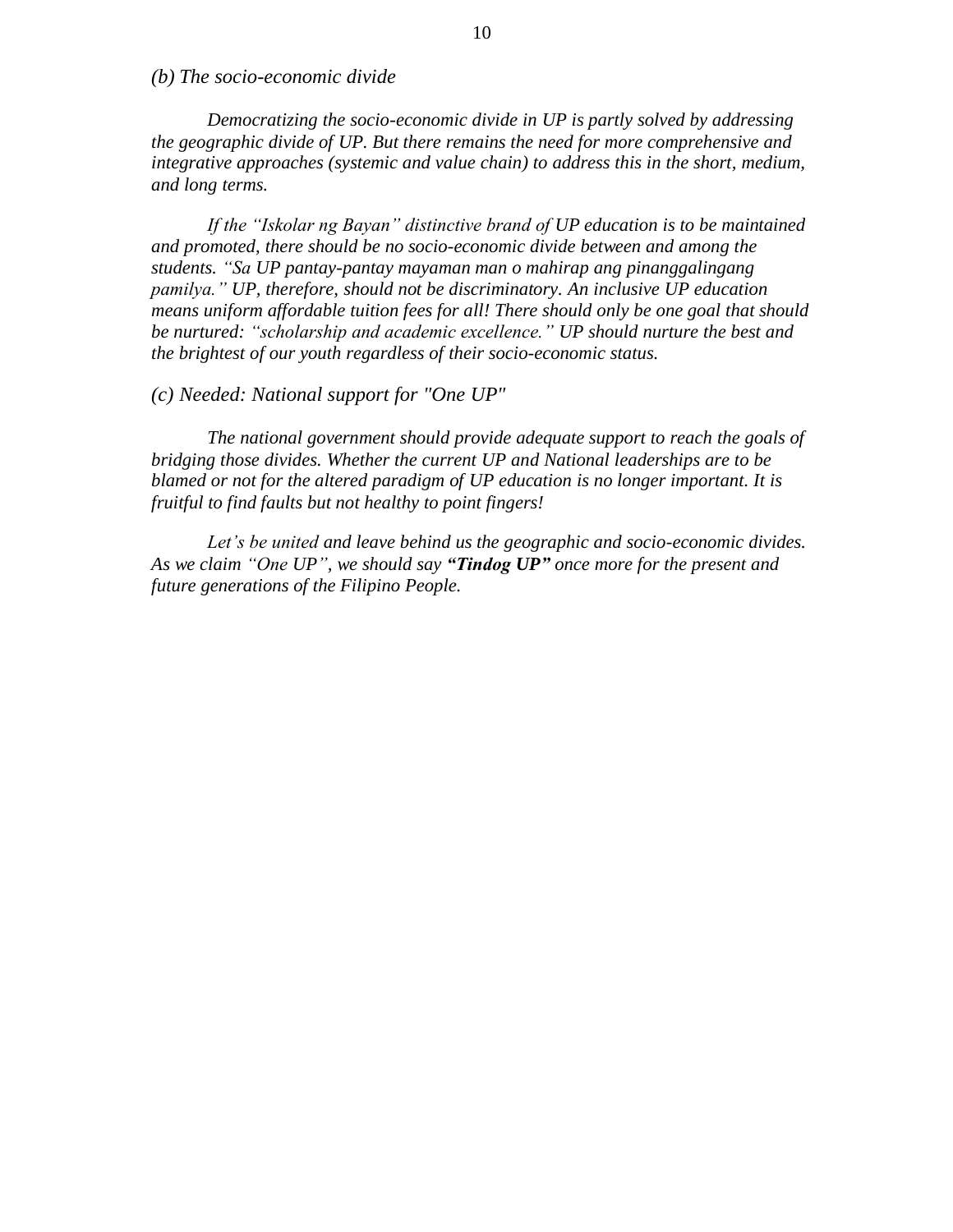## **Democratizing UP Education**

## **1.0. Introduction**

Education is an important process by which a society harnesses its vast human resources in order to build a progressive society. Because it is a social responsibility, the 2008 UP Charter has mandated the State to institutionalize – thru the University of the Philippines – a mission that fulfills this.

But not a year goes by without reports of increases in miscellaneous and laboratory fees in the country"s national university. This has been ongoing since 2007 when the University implemented the 300% increase in tuition, as approved by the UP Board of Regents in its December 2006 meeting.

Students and their faculty and staff allies point to a situation where access of the poor sectors of our society is now being sacrificed. The death of UP Manila student Kristel Tejada was an unfortunate outcome of a trend where the poorer students are getting fewer or are being edged out. Why is this happening? Are the policies of the State University now departing from the mission of the University to attract the best high school graduates in the entire country regardless of their socio-economic status, and especially the disadvantaged and financially challenged sectors of Philippine society?

Our study group, which is composed of seven members, was created mid-2013 through the UP President's Administrative Order (A.O PAEP 13-70 of July 22, 2013). It was tasked to review the admissions policy of the UP System. The study group worked for a period of almost four months, visiting all the constituent universities of the UP System and holding consultations with the faculty and non-teaching staff, students and alumni. We took note of the constituents' suggestions as well as recommendations. We thought at first that we could review our admissions policy independent of the series of tuition increases and the socialized tuition programs and the general cost of living once a student decides to enroll and study in ay unit of UP We could not.

The tuition increases and socialized tuition are leading toward the corporatization of the University. As shown by the data in this study, which came from the UP System and its constituent units, the University's admissions system and its support system/retention program are found to be inadequate in attracting, increasing and keeping the underprivileged but deserving students in our society. The information that the study group was able to collect speaks for itself.

As regards recommendations, we have taken the step to likewise look into the main admissions mechanism, the UP College Admission Test (UPCAT) which we have included in our study and reviewed from the vantage point of equal access.

Inadvertently, the data showed that if there is a UP unit that deserves to be given more support so it can give more access to disadvantaged Filipinos, it is UP Mindanao, one of the UP System's neglected regional units. UP Mindanao is also, so to speak, fertile ground for making U.P more accessible. In terms of Mindanao being the 2nd largest island, its contribution to GDP, and to account for its population, it is very much underrepresented in the profile of the UP student population nationwide.

UP Mindanao should be able to address the higher education needs of the six million Muslims, most of whom (90% approximately) are in Mindanao. There are about 14 million indigenous peoples (IPs), 60% of whom are in Mindanao and 30% in the Cordillera Region. Affirmative actions need to be done to bring more Muslims and IPs to UP (Sec. 5 of R.A. No. 7885). Of the identified 10 poorest provinces of the country, 5 are in Mindanao (Davao del Norte, Zamboanga del Norte, Maguindanao, Lanao del Norte, Surigao del Norte). There is no need to emphasize that the "peace and development" needs of Mindanao should be reflected in its physical and human resources" capability building.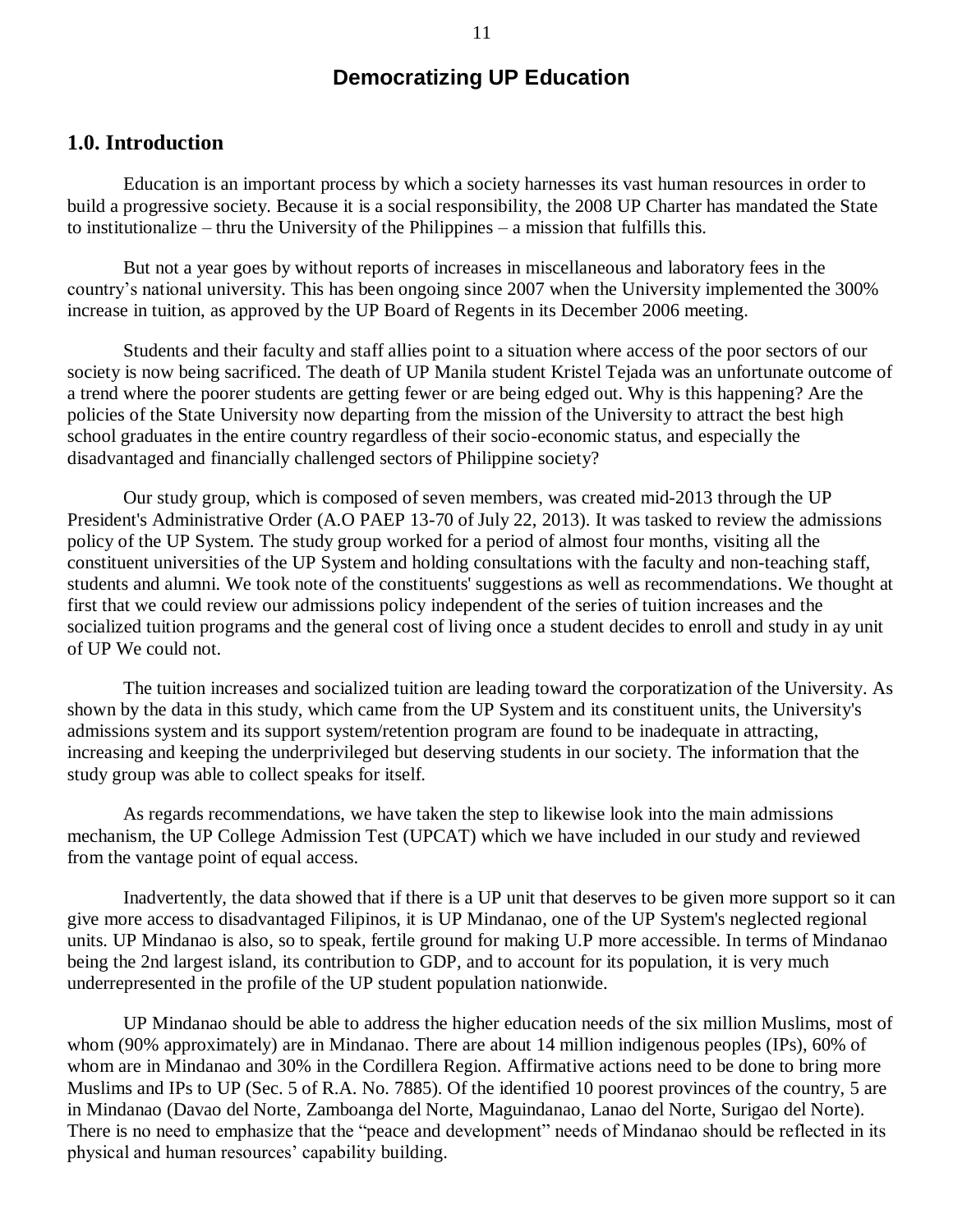The proportion of the population who are below the poverty threshold was Very High in five of six Mindanao regions, ranging from 42% to 52.9 percent. And of the six regions, poverty has increased in 3 regions (Davao, SOCCSKSARGEN, and ARMM), has remained unchanged in one (Davao), and has declined in two (Zamboanga and Caraga).The Autonomous Region in Muslim Mindanao (ARMM) registered the highest poverty incidence at 52.9% in 2012, up from 49.7% in 2009.The highest poverty incidence in the country was observed in Lanao del Sur (74.4%) and Maguindanao (65.5%) – both from the ARMM (Diokno, 2013, [http://www.econ.upd.edu.ph/perse/?p=2404\)](http://www.econ.upd.edu.ph/perse/?p=2404)

At this point it is important to note that reducing funds to support the State's premier university means that corporatization will transform the University, or corporate ethics will eventually dominate the operations of the University. The design of the "globalization" agenda and perspective of relying less on State support for tertiary education or for the country's national university only lead to greater commercialization of UP education. This can only mean that only those who have the means to pay can have access to it, further edging out the poor. UP should set a quantitative target in its affirmative action pursuant to Sec. 9 (Democratic Access) of RA 9500 which states:

*The national university shall take affirmative steps which may take the form of an alternative and equitable admissions process to enhance the access of disadvantaged students, such as indigenous peoples, poor and deserving students, including but not limited to valedictorians and salutatorians of public high schools, and students from depressed areas, to its programs and services.*

*No student shall be denied admission to the national university by reason solely of age, gender, nationality, religious belief, economic status, ethnicity, physical disability, or political opinion or affiliation.*

*The national university recognizes the separation of Church and State. It shall guarantee religious freedom and shall not discriminate on the basis of religion.*

We hope that the synthesis and recommendations (affirmative actions) forwarded by this study group to review the UP admissions policy can reverse this trend.

#### **0. The University of the Philippines' College Admission Test (UPCAT): Review & Recommendations**

#### **2.1. Brief Background**

As early as 1976, there was already deep concern about the largely upper-class composition of UP students as expressed by then-UP President Onofre Corpuz when he released a paper, "Towards a More Equitable Distribution of UP Educational Benefits". Then President Ferdinand Marcos urged the university to think about a more equitable system of admission in his commencement speech at UP Diliman (April 1976).

At present, UP is dominated by students coming from the upper socio-economic classes (SECs) of Philippine society at a ratio of 9:1(using recent STFAP data). That there is a skewed distribution in favor of students coming from the middle and upper-middle classes of Philippine society is well-known. On the other hand, 90% of the UP budget comes from the state. Ironically, students from higher SECs who can pay the actual costs of their education through higher tuition dominate the UP student populace. In effect, the richer students are the ones enjoying government subsidy. It is true that their parents do pay taxes like anyone else, that they pass the UPCAT and that they pay higher tuition due to the STFAP. But the great majority of Filipinos are poor (i.e., more than 50% of the population). They live in environments that are far from ideal, suffer from inferior nutrition and experience lower quality primary and secondary education. Many of them do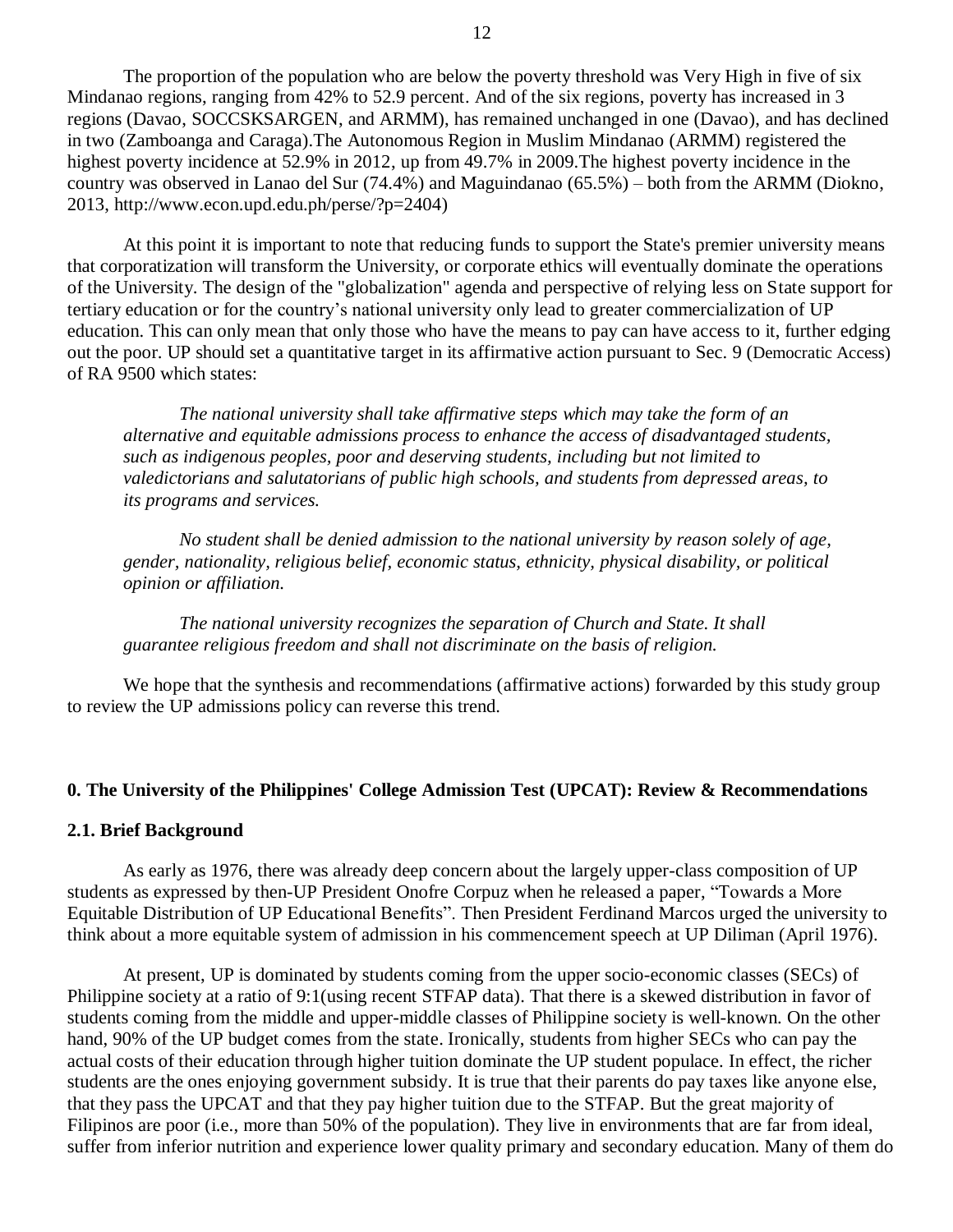not even know that UP exists. Most do not take the UPCAT. But when they do, they do not qualify to be admitted because their scores are below the cut-off scores. The solution to this problem is not to implicitly accept the elitist character of UP education as a given by increasing tuition or implementing so-called "socialization" schemes which is likened to India"s caste system *(read next section on the review of UP tuition).* Just in time, what is needed is to exert genuine and honest efforts to change this deplorable state of affairs by democratizing admissions.

## **The Current Situation**



**Fig. 2: UPCAT Passers by High School Type**

From 2009 to 2013, the relative percentage distribution of UPCAT passers coming from the various types of high schools has remained roughly unchanged (See Fig. 2). Around 50% of UPCAT passers come from private schools, 20% from public science high schools, and around 30% are made up of combined students from public general and public vocational/barangay schools.





From 2009 to 2013, students coming from Luzon and the National Capital Region (NCR) have made up around 70% of all UPCAT passers (See Fig. 3). Students coming from the Visayas and Mindanao combined make up roughly 30 percent. Representation from the Visayas, which is home to around 17% of the total Philippine population, has improved significantly in a short span of time, increasing from a little over 15% in 2009 to 20% in 2013. However, Mindanao, which makes up for 25% of the Philippine population ,contributes only a little over 10% of all UPCAT qualifiers or those above the cut-off score (wherein the cutoff score represents the quota assigned in each degree/course of various colleges in every constituent university).

## **2.2. Brief Timeline of UPCAT**

• 1968-69 – UPCAT is administered for the first time to all applicants (although automatic admission for specific groups is continued).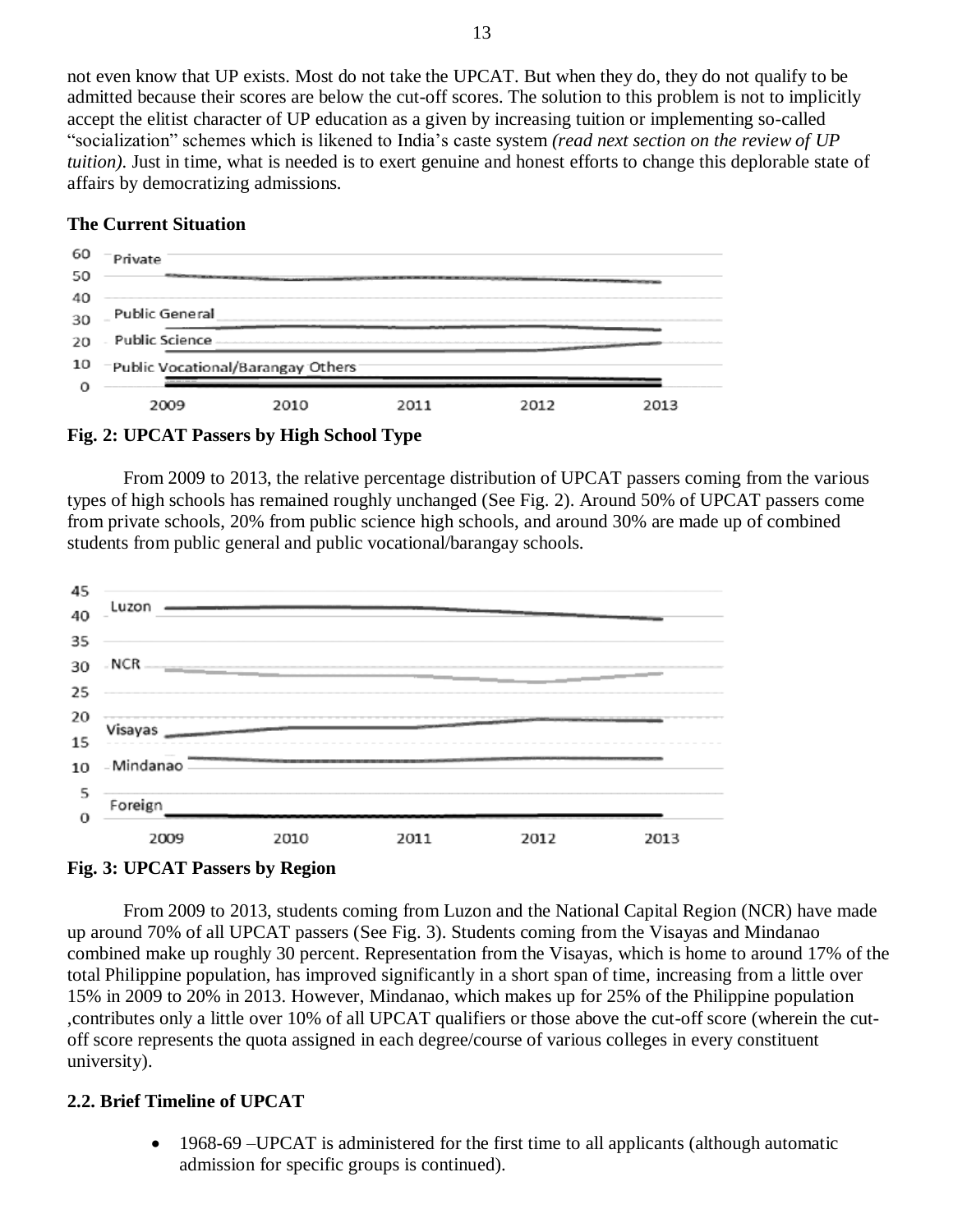- 1971-72 Admission to the university is based on a combination of the first three years high school average and college admission test scores  $(798<sup>th</sup> BOR meeting, Aug.27, 1970)$ . This stops the automatic admission on the basis solely of UPCAT score or high-school academic performance.
- 1976 Then UP President Onofre Corpuz expresses concern about the largely upper-class composition of UP students in his paper titled "Towards a More Equitable Distribution of UP Educational Benefits, Expressing Concern about the Largely Upper Class Makeup of UP students." President Ferdinand Marcos, for his part, urges the University to think about a more equitable system of admission in his commencement speech at UP Diliman (April 1976).
- July 8-10, 1976 Faculty conference is held to discuss the Democratization of Admission Policies "to make the studentry more representative of the nation"s population."
- March 1977 A project team headed by Dr. Romeo Manlapaz is formed. The team's study based on 1976 admission data shows that the UP admissions system clearly discriminated against some groups and favored others "contrary to the nature of the University as taxsupported institution…" The study team makes recommendations to democratize UP Many of them are eventually adopted like the establishment of the Learning Resource Center (LRC) and the Socialized Tuition and Financial Assistance Program (STFAP), the latter being implemented in 1989 during UP President Jose Abueva"s time.
- 1982 Then UP President Edgardo Angara forms a team headed by Dean Paz Ramos charged with the short-term objective of formulating specific recommendation on requests for the exercise of presidential discretion. The absolute and immediate termination of the practice is recommended because "injustice to many is too stiff a price to pay for the academic mediocrity of some." The team also recommends a proper balance between academic excellence and equity considerations without sacrificing academic standards.
- 1984 Angara creates an Adhoc Research Subcommittee on Freshmen Admission headed by Dr. Edgardo Pacheco to "develop an integrated and comprehensive system for admitting freshmen in UP." The recommendations are approved by the BOR ( $965<sup>th</sup>$  meeting, February 23, 1984) with the following refinements:
	- a. UPCAT + 3-year HS average as sole mechanism for admitting freshmen.
	- b. Ranking of campus, admission quota of that campus but not lower than 2.8, except for the UP Diliman which has a cut-off of 2.6.
- July 30, 1985 Angara issues A.O. 20 forming a committee headed by Chancellor Dionisio Rola (Chair) and Co-Chair Chancellor Ernesto Tabujara to review and evaluate the admissions programs, policies and procedures. The essential point of the Rola and Tabujara review is that "the socio-economic factor, a long source of bias to be incorporated into UPCAT by increasing the weight given to HS average from 20% to 40%, UPCAS = UPCAT score  $+40\%$  3 HS years average."
- 1989 President Abueva issues his first AO, directing a team headed by VP Gemino Abad to study how the UPCAS could be improved.
- 1990-91 The UP administration decides not to give exceptions to the UPCAT, except for prebaccalaureate certificate or degree programs of the University.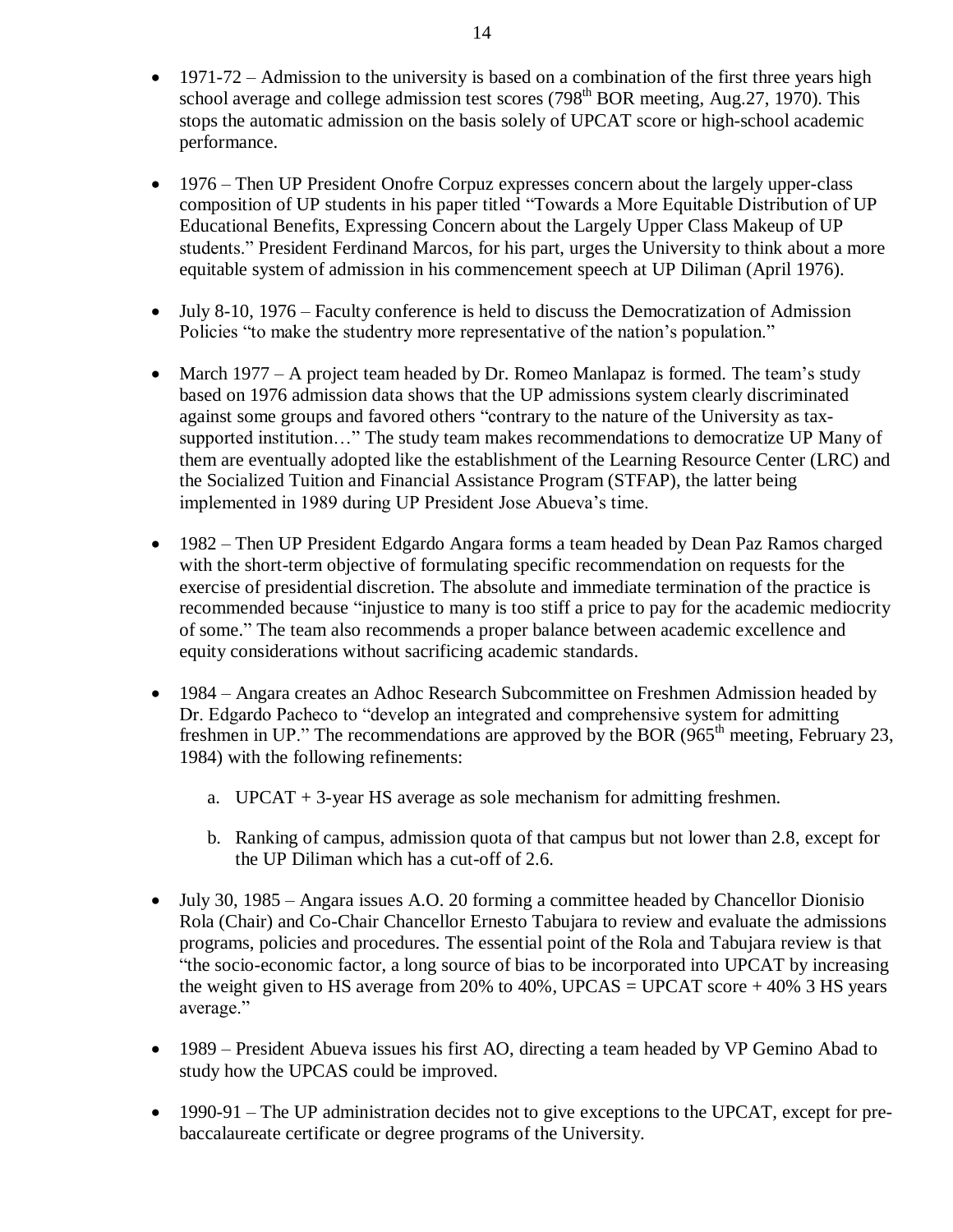- 1996 The OVPAA, OVDPPI and CIDS-ERP once again reviews the democratization of access to the University. The results of their study lead to the adoption of the Excellence-Equity Admission System (EEAS) by the BOR at its  $1,107<sup>th</sup>$  meeting on April 17, 1997. EEAS seeks to address the long-lamented uneven nature of the UP student population by admitting more of the traditionally underrepresented poor, rural-based and public high school students to the university.
- April 28, 1997 President Emil Q. Javier issues a 2-pronged approach policy: (a) Geographic, to include 77 provinces (but with no guarantees) in the effort to obtain an equitable number of qualifiers; and (b) Special advantage to be given to graduates of disadvantaged public high schools (i.e., public general, vocational, barrio/barangay high schools, who are presumed to be poorer than average). Equity mix 70:30. The BOR approves these features:
	- a. Opportunities for working students;
	- b. Use certain weights to improve representation of provinces;
	- c. Institutionalize learning centers; and
	- d. Review STFAP "to enable a greater number of economically depressed but bright students to be admitted to UP."
- 2006-2011 The Excellence-Equity Admission System (EEAS) uses one equation, the University Predicted Grade (UPG), as the basis for campus admission. UPG using a regression equation is based on the Manlapaz 1976 recommendations. The reason for using regression equation is to avoid "arbitrariness in the distribution of weights to various UPCAT subtests and HSWA." Before this, it was based on the mere intuition of the Dean of Admissions. EEAS is implemented in two rounds: Pass 1 and Pass 2.
	- a. Pass 1 UPG +.05 *palugit* for public general, vocational and barangay high school and those belonging to cultural minority groups. *Palugit* aims to help those coming from underprivileged backgrounds. A factor of 0.1 *pabigat* is given to applicants depending on their secondary choice of campus; UP regional campuses can therefore prioritize those coming from Visayas and Mindanao rather than those who choose these campuses as their second choice. Pass 1 is open competition but since UPG is so dominant, the handicap or disadvantage of the applicant could not be considered in the various coursespecific predictors.
	- b. Pass 2 is a restricted round; this is intended only for those coming from underrepresented provinces and UP dependents.
	- c. Pass 3, an unrestricted round or a continuation of Pass 1 to fill up slots which are still open after Pass 2.

A misinterpretation of the EEA procedure is that Pass 1 and 2 are implemented separately. This is then revised with the introduction of the REEAS. Introduced in 2006, REEAS has a new equation UPAI (UP Admission Index) to replace UPG. The UPAI is used in UP Diliman and UP EP Pampanga; the other campuses still use UPG).

• 2007 – Then UP President Emerlinda Roman forms a committee to review the predictive ability of the UPAS and to develop alternative models to address the inadequacies of UPG. The new equation is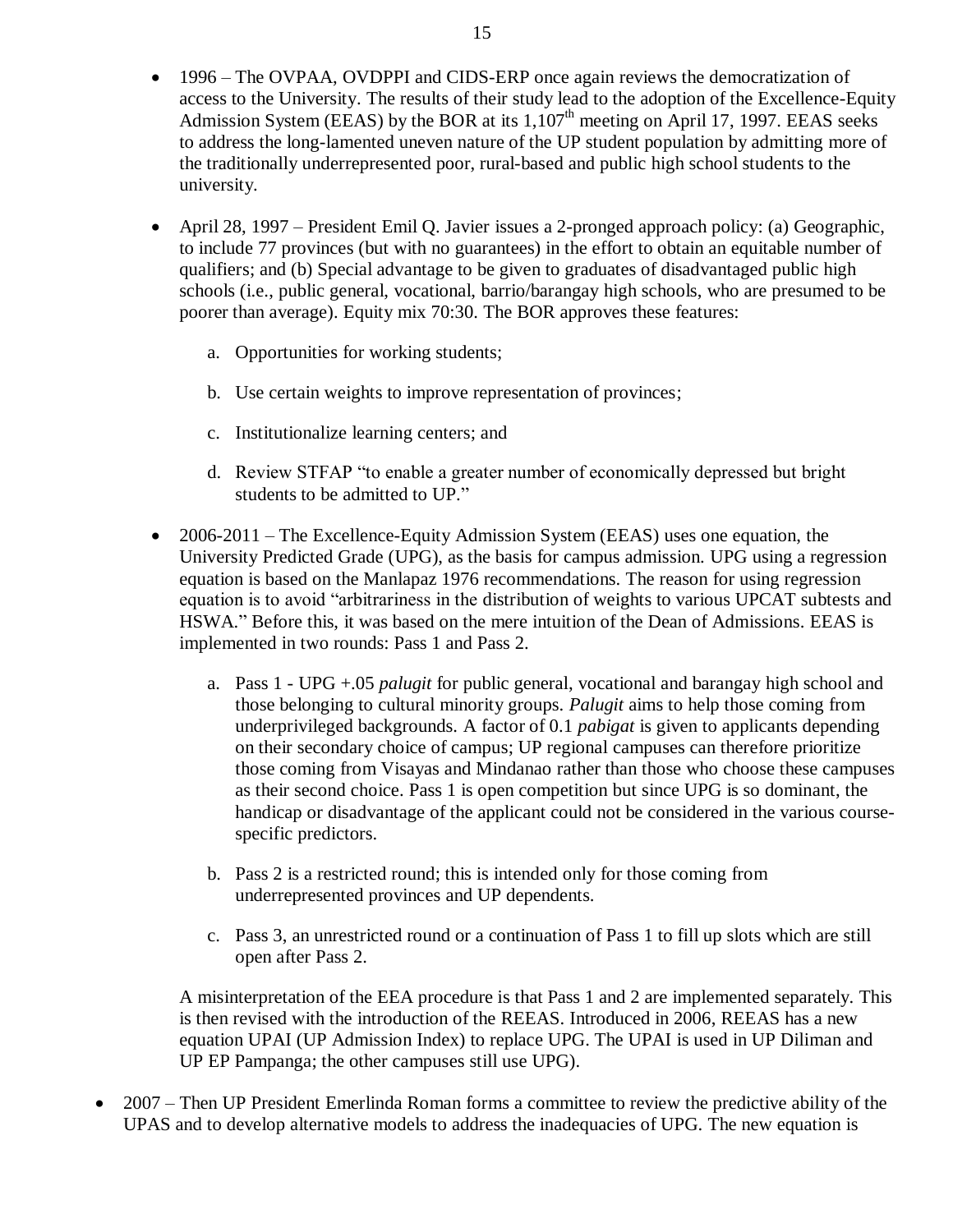called Revised Predicted Grade Weighted Average (RPGWA) approved by the PAC in 2008. UPG remains the main equation for selection in the different CUs.

In the more than four decades (1968-69 to 2013-14) that the UPCAT has been implemented, it has undergone periodic reviews, revisions, changes and improvements to build on the perceived or identified weakness. Several UP presidents took turn in addressing the shortcomings of UPCAT since its inception. These were SP Lopez, OD Corpuz, E. Angara, J. Abueva, E. Javier and E. Roman. Only EV Soriano and F. Nemenzo were not specifically concerned about the UPCAT. Abueva not only made his mark by terminating admission by discretion, he also implemented the STFAP in 1989. The socialized tuition had been recommended by a study group headed by Dr. Romeo Manlapaz in 1977. Nemenzo, for his part, did not touch the UPCAT. Neither did he entertain any idea of tuition increases, opting instead to join rallies to increase the UP budget as well as other SUCs. There was no impact assessment or study of the 1989 STFAP before the Roman 2006 STFAP tuition increase was implemented.

Kristel Tejada"s unfortunate death in March 2013 renewed calls for the democratization for the poor and underprivileged. It woke up the UP community to once again study Sec. 9 of R.A. 9500 (hence A.O. PAEP 13-70). It also became clear that the concern for democratization goes beyond the usual borders of admissions.

Studying at UP is not simply a matter of passing the UPCAT. The accessibility and sustainability of UP education for the poor and underprivileged are affected negatively by the following:

- (a) High cost of living in urban-based UP campuses, especially in Diliman, Manila, and Los Baños. This relates to the costs of board and lodging (e.g., food, accommodations, transportation) and various school expenses (e.g., computer time, Internet, report preparation).
- (b) For those living near UP units, the high tuition fee is still the main issue. A female student of UP Cebu said, "The impression of UP officials is that students entering UP are all rich! The burden of proof and evidence proving that you"re poor rests on the student"s shoulders." A male student followed this up by saying that he spent more than P1,000 pesos for documents and transportation (*pabalik-balik*) to fill out the STFAP forms.

## **2.3. UPCAT as the sole basis for 1st year enrollees at UP**

Is UPCAT the only way to select the "best and brightest" high school students? It is necessary to consider the following stages: Pre-UPCAT, During UPCAT, and Post-UPCAT.

*Pre-UPCAT* is a long process which, from the nutritionist's point of view, dates back to the womb of the mother. It includes the child-rearing environment and nutrition as well as kindergarten and basic education (primary and secondary schooling). Despite the known influences of nutrition and home environment, genetic integrity is in general preserved. This explains, in layperson's terms, the phenomenon of "late bloomers." In genetics, this is referred to as "latent gene expression." Thus, average performers in high schools (those not in the top 10) may turn out to be excellent performers in college and graduate studies or in their chosen careers later on.

By all indicators, students coming from poor families have inadequate and inferior preparations compared with their counterparts in the more privileged strata of society.

Secondary education in public schools is free. But educational facilities, due to insufficient funds, are woefully inadequate (e.g., crowded classrooms, shortage of books, insufficient training of teachers or even having no teachers at all for particular disciplines like mathematics and sciences). These may contribute to suspended gene expression of potentially bright students. These are in stark contrast with their counterparts in the private schools or in science high schools where classrooms facilities are at the optimum, with teachers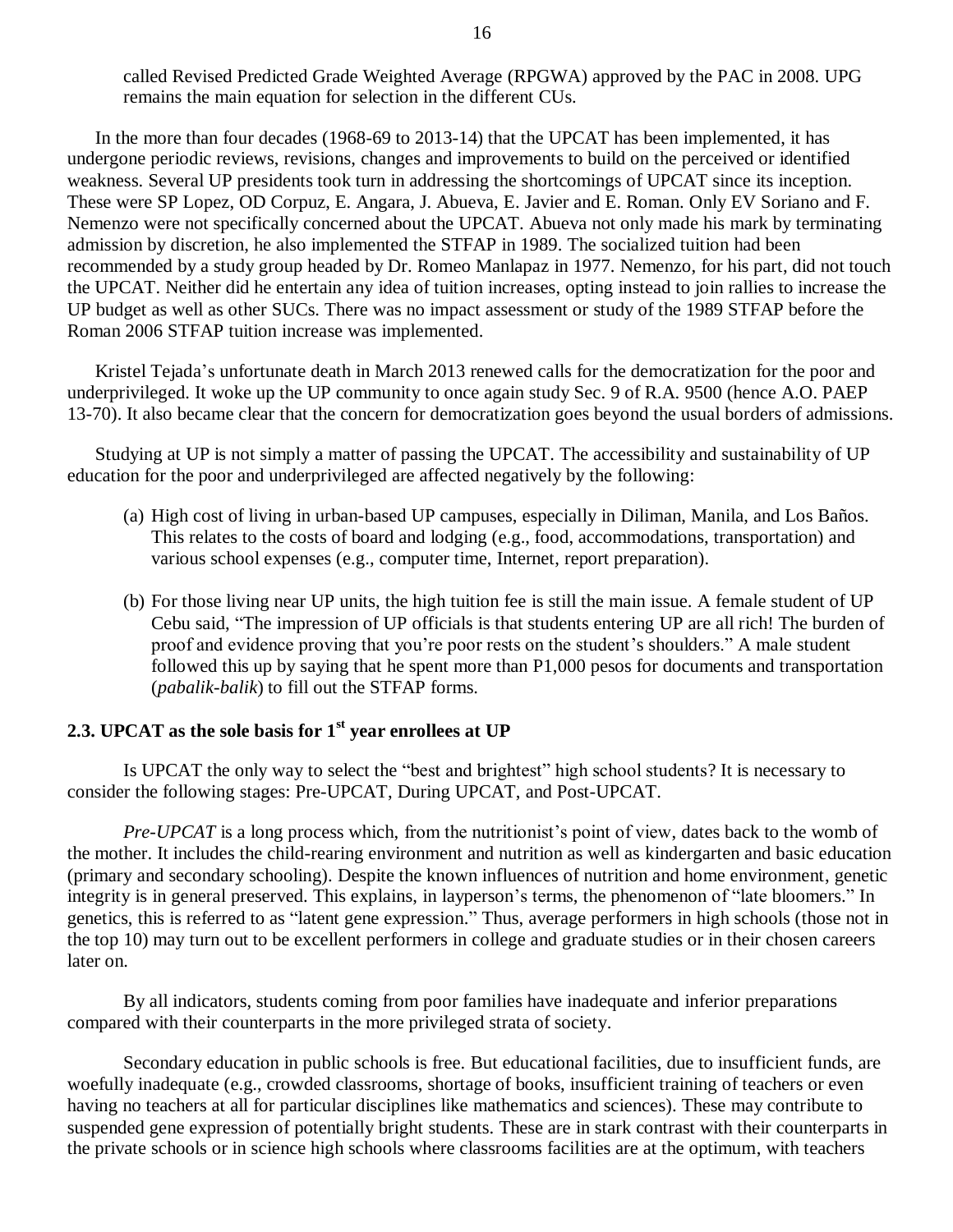well-trained in the disciplines they are teaching. They may also be encouraged with additional motivation and supplied with their own private tutors.

It is difficult or impossible to design an UPCAT examination to capture all the above realities.

*During UPCAT.* UPCAT takers from well-to-do families are usually accompanied by their parents. During the UPCAT examinations, parking areas at the big UP campuses can end up being crowded with "flashy cars." The poor, on the other hand, would have to take public transportation. They have to wake up early to be on-time for the exam. In UP Pampanga, there are two exam schedules: early morning (5:30 am) and early noon. The students taking the early morning exam end up having no sleep at all before taking the UPCAT. Asked why they did not travel the night before the exam, their predictable answer would be, "We do not have money to pay for lodging or for the food."

Their luck or inborn talent may enable them to pass the UPCAT. Will they end up enrolling in UP? (*There is now a phenomenon of No Show in UP* ) .Affirmative action programs should be designed for these students.

The following pro-active measures are proposed for the Pre-UPCAT phase (among others):

- (a) Greater information dissemination regarding UP and the UPCAT in underrepresented regions and minority communities;
- (b) Aggressive recruitment for UPCAT takers from underrepresented regions and minority communities with additional support such as the waiving of fees, and possible financial aid for transportation and lodging costs.

*Post UPCAT*. UPCAT is ostensibly designed and conducted to select the best and the brightest. Discussed earlier were some points which complicate this hypothesis. There are three further concerns raised regarding the post-UPCAT phase:

- (a) How the UPCAT score is computed;
- (b) The cut-off score for each college (and per discipline by college) and for each constituent university;
- (c) The timing and/or release of the UPCAT score.

A critical review on UPCAT and how UPCAT score is being computed revealed the following discussion points:

- (a) The *palugit* and *pabigat*;
- (b) The adjustment factors (AF).

The *palugit* and *pabigat* are included in the equation to account for geographic and the presumed economic status according to high-school type. The numeric values currently being used are 0.05 and 0.10 for *palugit* and *pabigat*, respectively. In the papers and studies made available to the study group by the Office of Admissions, the manner of deriving the values of 0.05 and 0.1 for *palugit* and *pabigat*, respectively, were not included.

Similarly, how the adjustment factors (AF) (i.e., AF< 1 for high schools which are presumed lenient in giving grades and AF>1 for high schools which are presumed strict in giving grades) were not discussed in the papers. AF values ranged from 0.8 to 1.3 ( $0.8 \le AF \le 1.3$ ) but how the lowest and highest values for the AF were derived or computed must be clarified.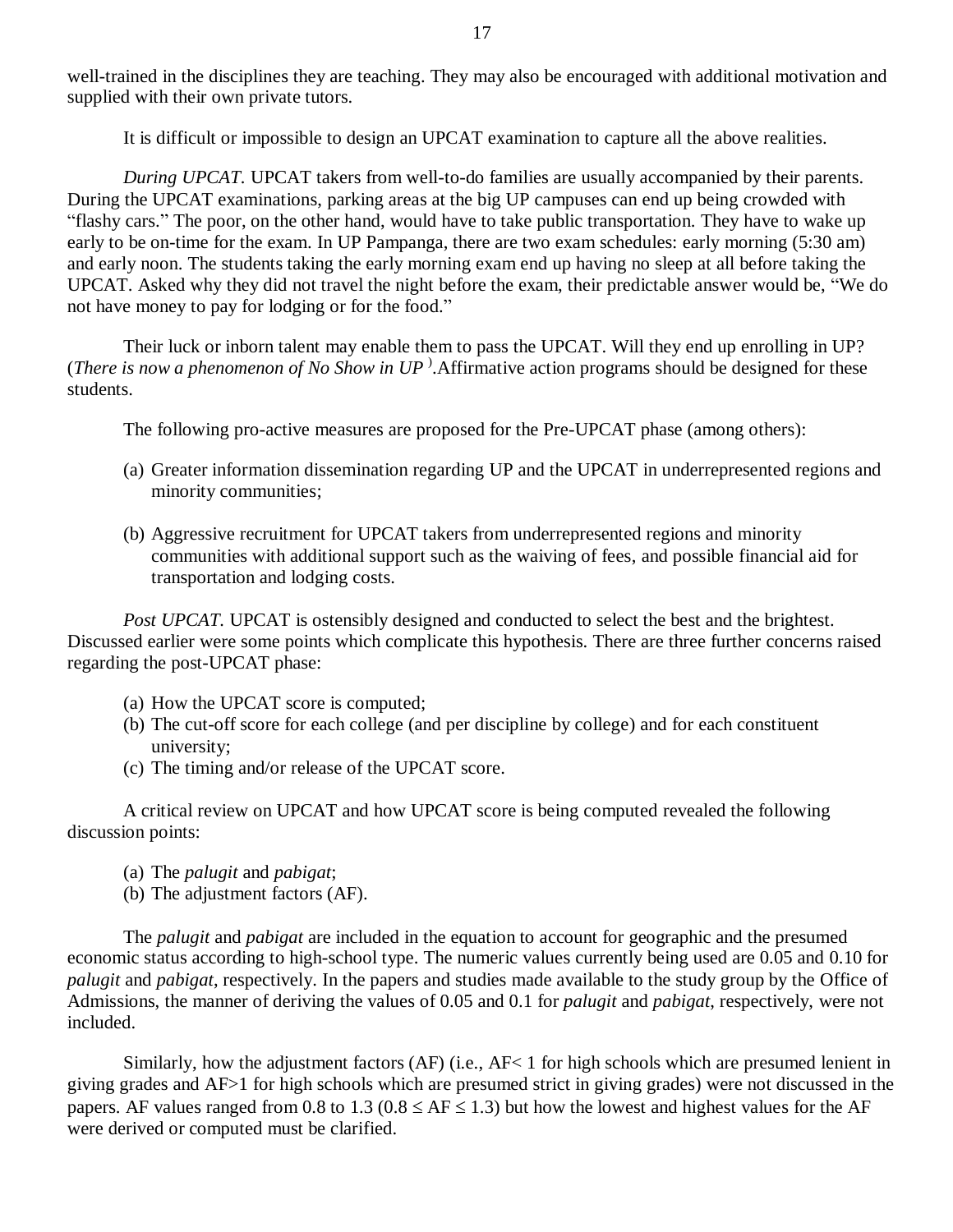Despite these questions, which mostly involve transparency in the computation and assignment of some values, the existing EEAS arguably already provides a mechanism which can be adjusted and calibrated to improve the social equity and geographical equity factors in UP Admissions. In combination with some other possible "non-UPCAT" schemes, the EEAS can be employed to improve the democratization of admissions in UP

What is needed above all is the political will from the UP administration to adjust the built-in *palugit* and *pabigat* values in order to incrementally increase the numbers of UPCAT passers coming from public general and vocational/barangay schools as well as from the underrepresented regions and to address important issues which arise before the UPCAT examinations, during the UPCAT and after the UPCAT. As shown in Fig. 4, the mere factoring in of the *palugit* resulted in an increase in representation of passers coming from public, barangay, vocational and general high schools from 16.8% in 1997 to 22.2% in 2003.



## **Fig. 4: Allocating the first 70% of UPCAT slots (Social Equity)**

Nevertheless, a significant flaw in the EEAS has been pointed out to the effect that the high value for the HS (high school) type coefficient  $(+0.16534)$  given to public, barangay, vocational and general high schools, which is designed to factor in the "low quality" of these schools relative to private schools, virtually cancels out the low negative value for the *palugit* (-0.05) also given to UPCAT takers from these schools. UPCAT takers belonging to cultural minorities, who are granted *palugit* as well, studying in private schools are therefore the only ones who unambiguously benefit from the *palugit*. Under the EEAS, the first 70% of all UPCAT slots are filled in this manner.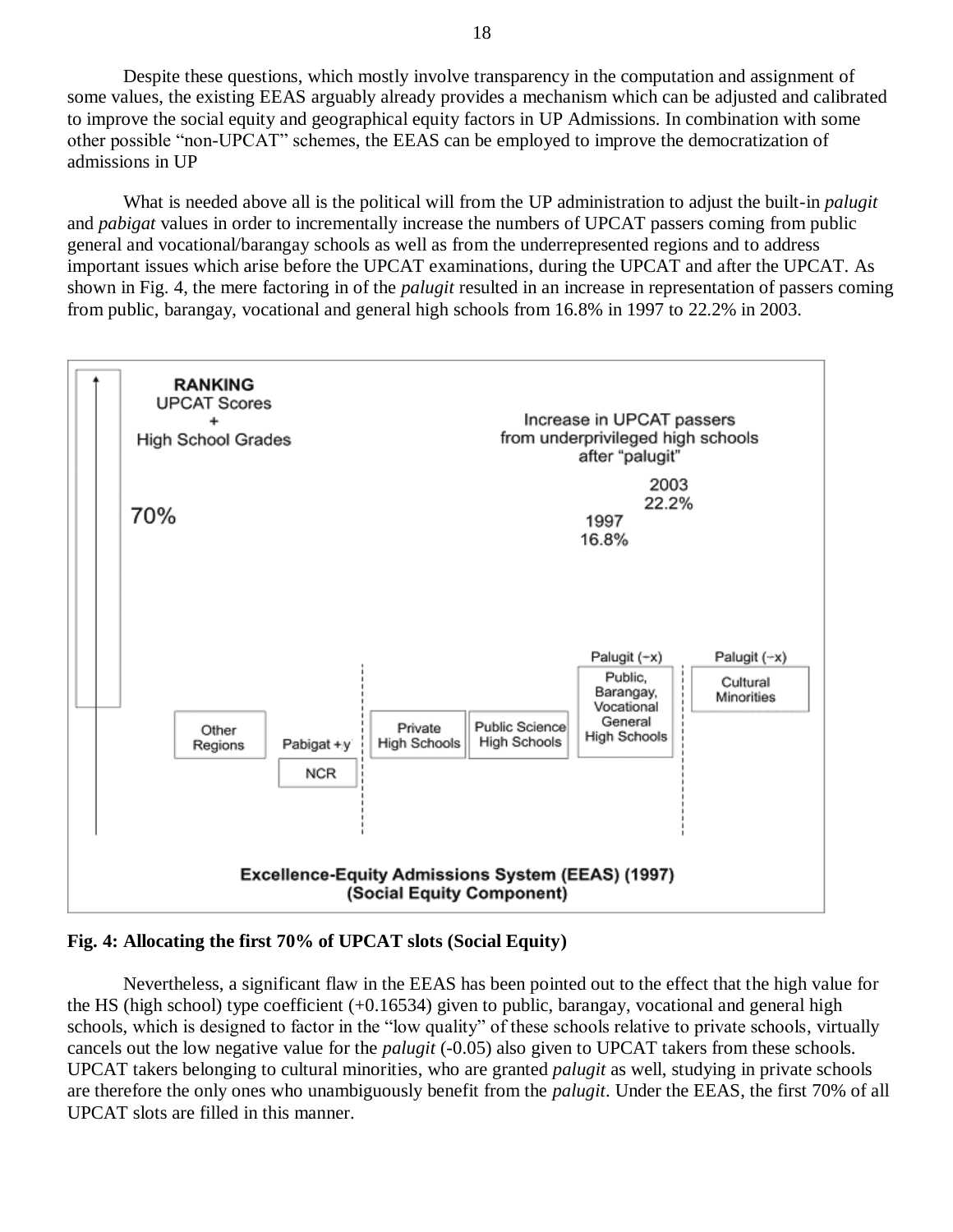The irony of the high HS value given to public high schools is that UP, the country"s national university and a public institution, can actually be seen as discriminating actively against students from poorer backgrounds. To remedy this, one could consider removing the positive value HS type coefficient given to public, barangay, vocational and general high schools. Alternatively, but less elegantly, the *palugit* value could be increased to the point that it would not be completely cancelled out or negated by the HS type coefficient. A progressive calibration of the *palugit* value would allow incremental and controlled increases in the resulting number of UPCAT passers coming from public, barangay, vocational and general high schools as well as cultural minorities. It is suggested that the total UPCAT passers from public general and vocational/barangay schools be increased to at least 40% in the next five (5) years.



(Geographical Equity Component)



Under the EEAS, 30% of the lower range of UPCAT slots are initially allotted to students coming from underrepresented regions (Visayas and Mindanao). However, the allotted slots for UPCAT passers from underrepresented regions end up not being filled up because there are no UPCAT takers and ultimately enough aggregate UPCAT passers from these regions who would make the respective cut-offs to fill up these slots.

The slots which are not filled up by students from underrepresented regions are then filled up by UPCAT passers, based on final UPCAT scores regardless of geographical area. Again, this is a well-meant measure which lacks enabling conditions. One proposal would be the same as for the first 70% of UPCAT slots, the removal of the positive value HS type coefficient given to public, barangay, vocational and general high school to the point that it would not be cancelled out or negated by the HS type coefficient and/or a corresponding adjustment of the *palugit* value would result in a larger number of students coming from public, barangay, vocational and general high schools as well as from cultural minorities who would presumably make the cut-off scores for the lower 30% of UPCAT slots. This would allow for a greater number of the 30%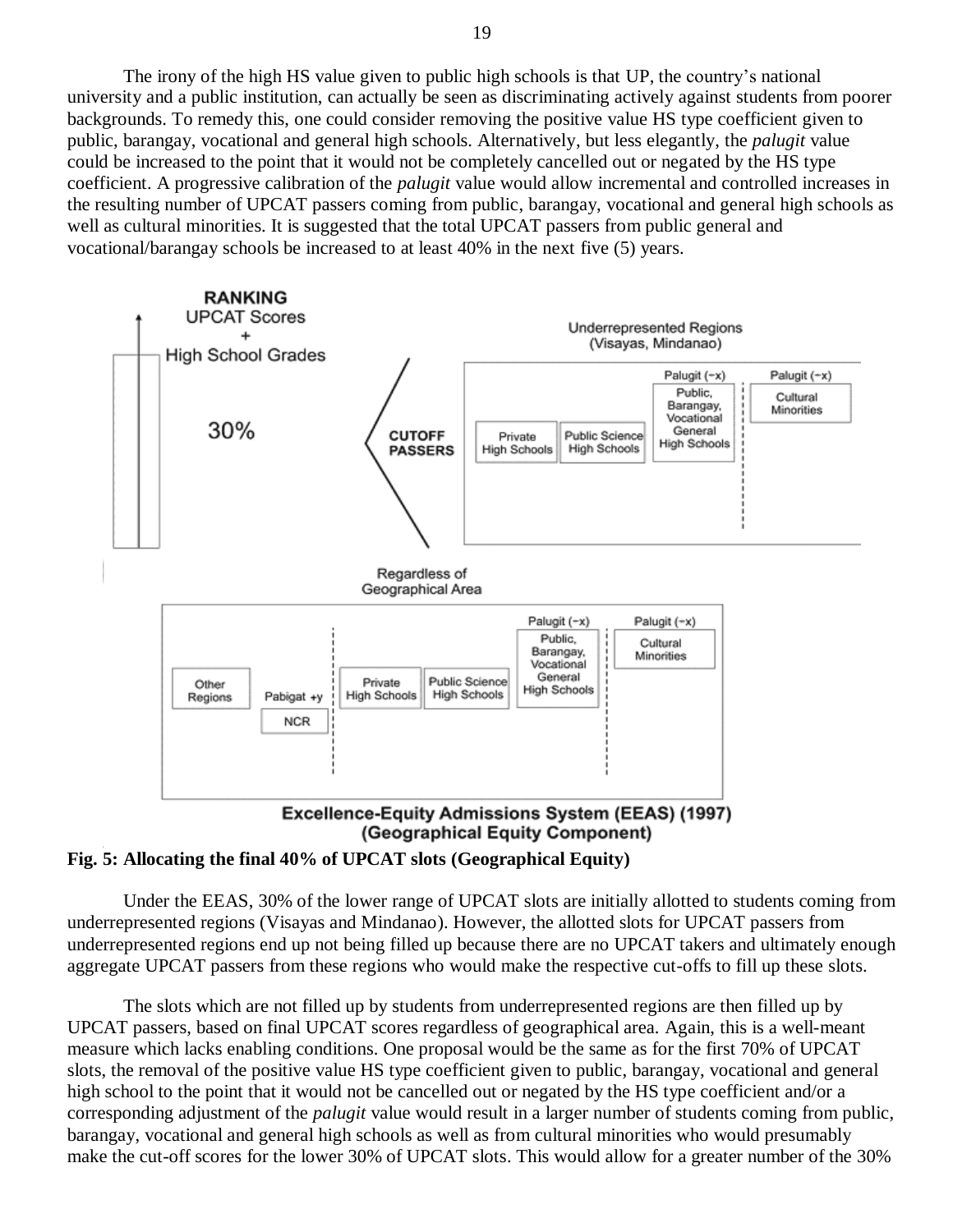slots for underrepresented regions to be filled up according to their stated allotment. Another proposal would be to review the cut-offs of selected areas of study in certain CUs to be adjusted in relation to the general cutoff of 2.8 (e.g., agriculture, forestry, veterinary medicine) instead of the computer-optimized cut-off to meet the quota for the whole CU(the case of UPLB).

The more urgent need is for a mechanism to be devised to increase UPCAT passers from the greatly underrepresented Mindanao region to at least increase the number of UPCAT passers to a value approaching 20 percent. A Mindanao *palugit* could be devised in the short-term, until a better solution, namely, the expansion of UP Mindanao is accomplished. Currently, UP Mindanao students only number 1,115 or only 2% of the 54,400 UP students in 2012. (Annex A provides a discussion of UP Mindanao expansion to address the geographic and socio-economic divides in UP.)

In order not to render any resulting higher passing rates for students from underprivileged and underrepresented backgrounds moot and academic, the average percentage of around 50% of UPCAT passers coming from lower-income bracket who do not continue on to UP should be actively sought out and assured by the university of adequate if not full support.

Due recognition and rewards be given to high school performance in computing the UPCAT grades. Consistent with Sec. 9 of R.A. 9500, high school salutatorian and valedictorian of public high schools be given higher weight in the computation of UPAI (0.4 to 0.6), thus;

From  $UPAI = 0.6 UPCAT score + 0.4 HSWA$ To  $UPAI = 0.4 UPCAT score + 0.6 HSWA.$ 

This will give more weights to their three-year HS efforts rather than the four-hour UPCAT exam. Since this will give them higher scores, it will give them higher chances to be included in the UPCAT cut-off score in their chosen colleges of the constituent universities (CUs).

The following should also be done: (a) Valedictorians (who passed UPCAT) shall be awarded as UP President Scholars (free tuition and matriculation fees + allowance *to be estimated later)* and (b) salutatorians as CUs Chancellor Scholars. They will also be given free and automatic slots in student dormitories for freshmen students if they are poor and needy.

In addition to our Oblation Scholars, rewards on academic excellence must be expanded to recruit the best and the brightest. The following shall be awarded entrance scholarship:

(a) The Top 10 in UPCAT by CUs shall be awarded as UP President Scholars.

(b) The Top 11-20 students in UPCAT in CUs shall be awarded CUs Chancellor Scholars.

The benefits shall be similar to valedictorians and salutatorians. The basis shall be the raw score in the UPCAT exam (excluding the HSWA).

The President and/or Chancellor Scholarship Award shall be sustained if the scholar obtained 1.25 or better for the President Scholar and 1.5 or better for the Chancellor Scholar. If they fail to maintain such grade point average, they can avail of other scholarship grants and/or the UP tuition systems. This means that the award and the incentives that go with it shall be on a per semester basis.

## **2.4. UPCAT as the sole basis for UP admission: Some Concluding Reflections**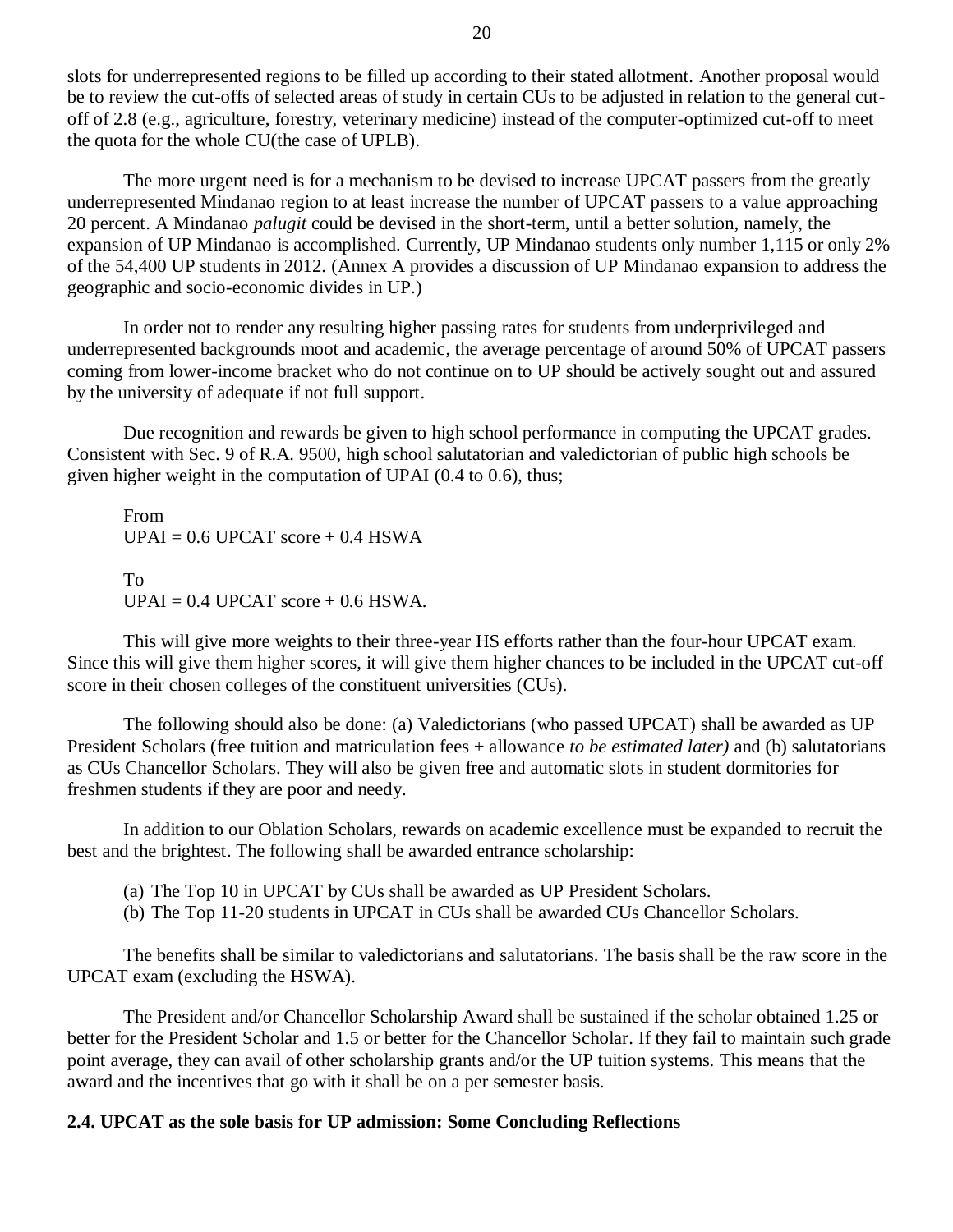The above discussion can provide part of the basis for answering the question whether or not the UPCAT should be the sole basis for UP admission.

To support the oral face-to-face- consultation the study group conducted, we formulated a feedback question "Is the current UPCAT as the sole basis for admission to UP still valid?"

Answers to this question were grouped into students, faculty and REPS. The majority of students who answered the question gave affirmative responses. On the other hand, a majority of the faculty answered in the negative. The REPS were split at 50-50.

The reality is that the youth or the current UP students who struggled to pass the difficult exam feel victorious. It is but natural that they will not simply abandon or forget what they went through. From this perspective, their answer (i.e., yes, the UPCAT should be the sole basis for admission) is valid. There were even comments such as, "I don"t even entertain the idea of removing UPCAT as the basis of UP admission" which is indicative of a certain degree of resentment with the question itself.

UPCAT was first administered in 1968. The original UPCAT takers in 1968 are in their sixties now. If they had opted to take a teaching career in UP, they would still be teaching actively. They now realize that the background of science high school students is advantageous only for the first two to four semesters in college (for the G.E. courses specifically because it is simply a review for them). After that, their advantage (reflected in the UPCAT score) fades or simply vanishes.

Should the UPCAT be the only door to enter UP for freshmen? Consider the following: Why should a four-hour examination determine the rest of one"s possibility to enter UP? Increasingly, universities abroad are complementing entrance exams (SAT/ACET) by interviewing students. The University of California at Berkeley had adopted a holistic, or comprehensive review on admissions policy. In holistic review, UC Berkley looks beyond grades and scores to determine academic potential, drive and leadership abilities of the applicant. There is an "external reader," one of about 70 outside readers – some high school counsellors, some private admissions consultants – who helps rank the nearly 53,000 applications a year, giving each about eight minutes of attention. An applicant scoring a 4 or 5 was probably going to be disappointed; a 3 might be deferred to a January entry; students with a 1.2 or 2.5 went to the top of the pile, but that didn"t mean they were in. Berkeley might accept 21 percent of freshman applicants over all but only 12 percent in engineering (Starkman, 2013).

The job of the external reader was to help sort the pool, to assess each piece of information – grades, courses, standardized test scores, activities, leadership potential and character – in an additive fashion, looking for ways to advance the student to the next level, as opposed to counting any factor as a negative. External readers are only the first readers. Each of the applications was scored by an experienced lead reader before being passed on to an inner committee of admissions officers for the selection phase. A new external reader required two days of intensive training at the Berkeley Alumni House as well as eight three-hour norming sessions. There, external readers practiced ranking under the supervision of lead readers and admissions officers to ensure that decisions conformed to the criteria outlined by the admissions office, with the intent of giving applicants as close to equal treatment as possible (Starkman, 2013).

Although it is not as rigid or complex as practiced at UC Berkeley, some colleges in UP (College of Fine Arts) are already interviewing students which means that an UPCAT score is not the sole basis for admission. Other colleges may opt to do the same. In addition to the UPCAT score, an interview is necessary so the students may be briefed on the nature of their profession and the expectations from them once they enroll and graduate from these disciplines.

A ladderized or "No-UPCAT" option in fact is being successfully implemented in the UP Manila SHS medical program. This can also be tried in other disciplines (e.g., agriculture, forestry and veterinary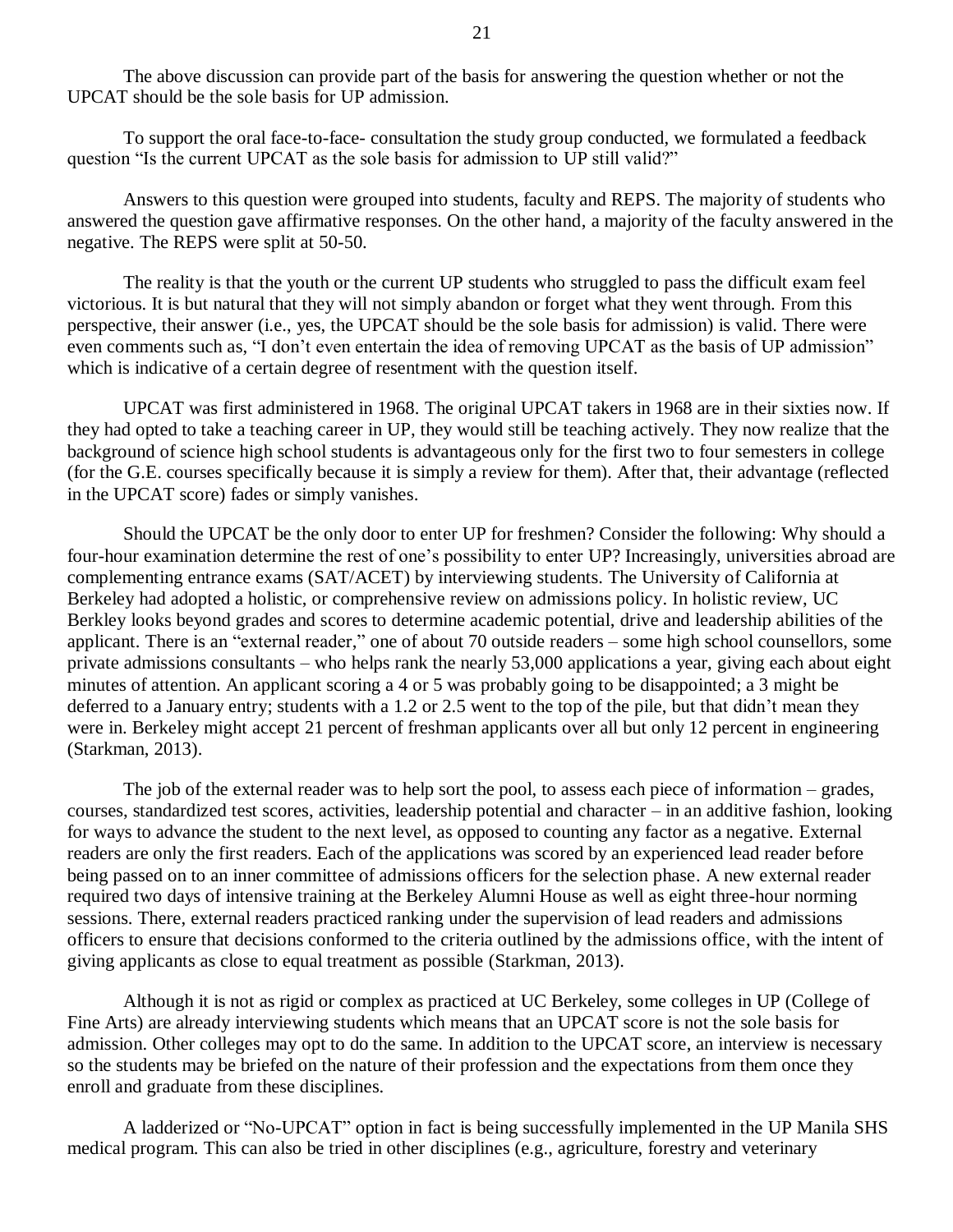medicine). For Bachelor of Science in Agriculture, a non-degree option – Associate in Agriculture was tried in the 1960s. Why it was stopped should be studied further and how it can be successfully implemented now. A Diploma in Agriculture can be offered as post-baccalaureate option and it can be tried in the undergraduate level. For the undergraduate level, they have option to proceed to B.S.A. if they are interested and academically capable. For the post-baccalaureate Diploma in Agriculture program and similar Diploma program, they may proceed to MSc to PhD programs.

For the College of Forestry, UPLB, there is an existing Certificate in Forestry. Their graduates in this program can proceed to BS Forestry if they opt to or they work for a while as forest ranger or any related employment.

### **3.0. U.P Socialized Tuition Systems**

If the "Iskolar ng Bayan" is to be maintained and promoted, there should be no socio-economic divide between and among UP students. The University should not be discriminatory in the sense that those who can afford should pay more. There should be uniform affordable tuition fees for all. The STFAP became anti-poor despite the earlier claims that it was to make UP education affordable for students admitted into UP, particularly those coming from poor families. Clearly, the STFAP has become the Philippine version of India"s caste system.

## *3.1. STFAP: A Review*

Socialized tuition was envisioned as part of UP's effort "to democratize access and admission to its academic programs while promoting fairness and social justice in the University, befitting its status as a statesupported institution of higher learning" (BOR Resolution, 30 Jan. 1989). It is a program intended to make UP education affordable (despite the tuition increases) for students admitted into UP, particularly those coming from poor families. Introduced in 1989 when UP"s undergraduate tuition was increased from almost nominal to P300/unit in Diliman, P250/unit in Los Baños, and P200/unit in regional campuses. It was revised again in 2006 when tuition increased up to PhP1,500/unit for those belonging to the highest bracket.

How do the students coming from poor families find the revised STFAP after 6 years of implementation? During our consultation with the students in UP Cebu, a Mass Com student said "The problem with UP officials, their impression is that all UP incoming students are rich. The burden of proof and evidence proving otherwise rests on the student's shoulder!" Another student added that processing STFAP is so expensive (P1,000-P3,000 for costs of transport, photocopying documents, documentary stamp tax, notarial fees, etc.) Appeals for mismatches take same time to process again. "STFAP talagang pinahirap para kaunti ang mabigyan (Group E1 & E2 are few, less than  $10\%$ ). The OSA staff of UP Pampanga claimed if she were the one to rate the STFAP applicants, 50% of them would belong to Bracket E1  $\&$  E2.

Operationally, STFAP became anti-poor despite the earlier claims that it was to make UP education affordable for students admitted into UP, particularly those coming from poor families. It is in this context that the STFAP could be compared to India"s caste system.

Former UP President Roman admitted that STFAP was designed to earn income from tuition. The need to earn income from tuition had been attributed to the declining government support to UP as well as to higher education in general. UP's approved budget is always so much below on what is requested, usually 40% lower.

Socializing tuition was originally suggested by Dr. Manlapaz in his team"s report in 1976. Former UP President Abueva implemented STFAP in 1989, or 13 years after it was recommended. Manlapaz"s recommendation regarding socialized tuition had no details. It was merely premised on the argument that those who can afford should pay more. Through STFAP as implemented*,* that was not the case. In reality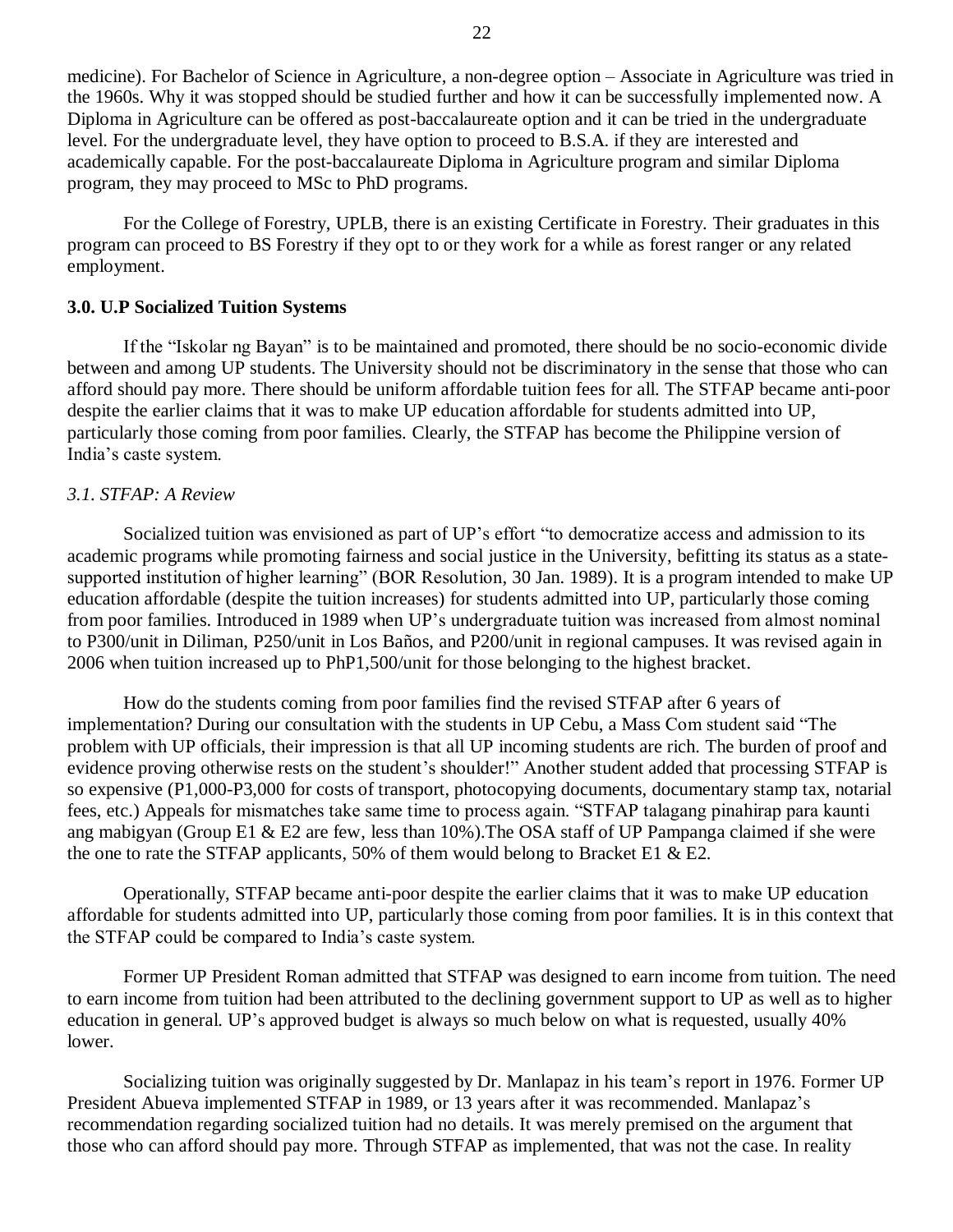| <b>Constituent Universities</b> | Cost of Instruction per Student |
|---------------------------------|---------------------------------|
| (CU)                            |                                 |
| <b>UP Diliman</b>               | P 54,051                        |
| <b>UP</b> Los Baños             | 70,785                          |
| <b>UP</b> Manila                | 74,356                          |
| <b>UP Visayas</b>               | 68, 285                         |
| <b>UP</b> Mindanao              | 58,746                          |
| <b>UP Open University</b>       | 18,169                          |
| <b>UP Baguio</b>                | 40,076                          |
| <b>UP Cebu</b>                  | 50,102                          |
| Average                         | 54,321                          |

students are still paying less than the full expense incurred. The table below shows UP expenses per student (Data provided by Dr. Lisa Bersales- VP for Planning and Finance, UP).

Cost of instruction per UP Open University does not include "transfer cost" from other constituent universities that service UP Open University.

But since STFAP is difficult to be availed of by the poor students (as explained earlier), they end up not entering UP even if they pass the UPCAT (the phenomenon of No Show, *see table below*). UP Cebu and UP Mindanao topped the lists of UPCAT passers but did not enroll in their respective CUs, hence the colloquial No Show (referring to student applicants who took the UPCAT and passed but decided not to enroll).

| Campus        | Quota  | Primary<br>Applicants<br>(PA) | Qualifiers<br>(Q) | (Q/PA) | No Show<br>Qualifiers | $\%$<br>No Show |
|---------------|--------|-------------------------------|-------------------|--------|-----------------------|-----------------|
| Baguio        | 1,400  | 1,831                         | 1,405             | 0.77   | 590                   | 52.0            |
| Cebu          | 365    | 1,744                         | 713               | 0.41   | 431                   | 60.4            |
| Pampanga      | 260    | 476                           | 260               | 0.55   |                       |                 |
| Diliman       | 3,875  | 50,607                        | 3,876             | 0.08   | 1363                  | 35.2            |
| <b>Iloilo</b> | 1,692  | 3,749                         | 1,695             | 0.45   | 712                   | 42.0            |
| Los Baños     | 2,800  | 6,588                         | 2,806             | 0.43   | 1070                  | 40.0            |
| Manila        | 941    | 8,635                         | 941               | 0.11   |                       | 33.3            |
| Tacloban      | 656    | 1594                          | 519               | 0.33   | 191                   | 36.8            |
| Mindanao      | 496    | 1410                          | 496               | 0.35   |                       | 64.1            |
| Open U        | 300    | 12                            | 31                | 2.58   |                       |                 |
| System        | 12,785 | 76,646                        | 12,742            | 0.17   |                       | 40.0            |

## **2012 UPCAT Takers & NO SHOW**

In UP Mindanao, 53.2 % of students had STFAP adjusted income of about P250,000 and below. Next to Ateneo de Davao, UP Mindanao charges the highest tuition. UP Min is located far from the Davao city proper, which means it is not in the regular paths of jeepneys, the cheapest means of transport. Student dormitories are not sufficient. (Annex A discusses the situation of UP Mindanao.)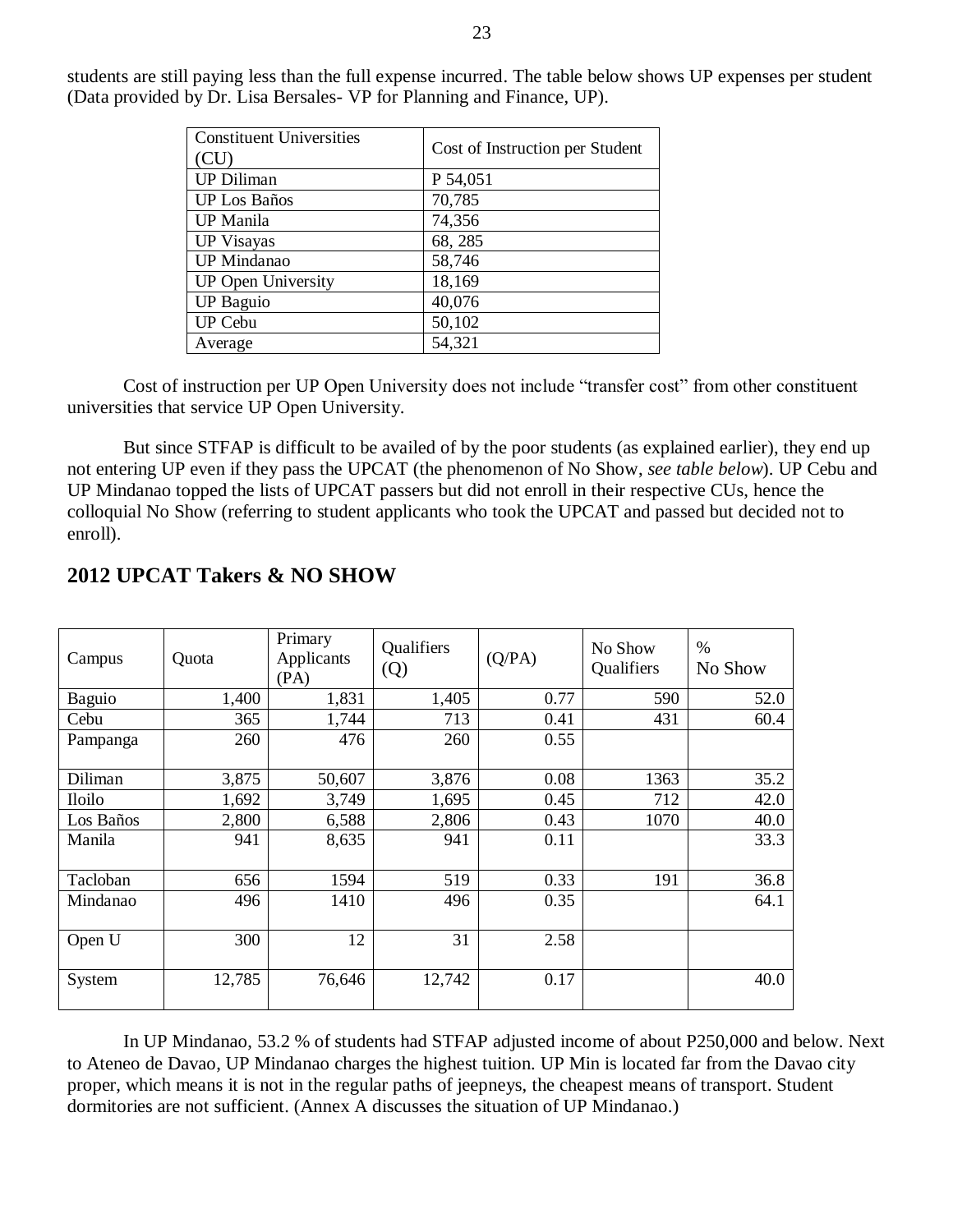Why UP Cebu has also very low enrollees or high No Show is difficult to explain. Same is true for UP Baguio, which has 52% No Show. We gathered that UP Baguio charges the highest tuition fee per unit. Why Saint Louis University (SLU) appeared to charge the highest tuition fees is because the total load per semester of students could go as high as 24 to 28 units. System-wide, the average No Show for the last 10 years (2004- 2014) is about 40 percent. Attempts in various CUs were done to find out why the high No Show revealed many reasons. We collated the reasons and our tabulation showed that about 50% or more could be attributed to financial reasons. We should mention that the survey was done through emails and telephone calls. Students who do not have email or telephone were not contacted.( The figure 50% could be more) The unfilled slots due to No Show are filled up by the wait-listed students. Be they rich or poor, the data shows that we are likely losing 40% of the probable best and the brightest students in UP.

As early as 1976, it was already recognized that the students coming from the upper middle or rich families are literally *edging out the poor* (Manlapaz, 1976). This means that the slot supposed to be occupied by the poorer students are filled up by the upper middle or richer students. An UPCAT qualifier and a valedictorian of their High School class in Tacloban City opted to study in the University of Eastern Visayas (UEV) because her Lola who was sending her to school could not afford UP Tacloban tuition rates. Furthermore, UEV gave her scholarships plus allowances.

The 1989 STFAP was experimental or experiential. As an experiment, the results or data on its impact to students were not gathered, analyzed, and discussed. Moreover, insights or lessons learned were not written. Whether it was really helping the poor students or not or it led to the democratization of access to UP, there was no study to that effect that was gathered by the study group. As an experiential phenomenon, the experiences derived thereon, much more the lessons learned, were also unheard of. It became the solution to the problem of lack of government subsidy. The revised STFAP during the time of then President Roman succeeded in generating income from tuition and laboratory fees (about P1.2 Billion/year is being earned, Gonzalo 2013 report on UPTFS).

Socializing tuition through the Abueva/Roman STFAP has twin objectives: (a) Let the rich pay more so the low income could pay less; and (b) let the poor be free from tuition and be given allowances. The rich really paid more (STFAP Bracket A, B, C) than the rest, but still less relative to the full cost of UP education as stated above and as shown in the table below. Since 90% of UP budget still comes from the government, and because of our regressive taxation system, the poor end up contributing more to the government coffers; in turn, subsidizing/paying the margin of tuition fees that the rich do not pay sufficient enough to cover the full expenses of UP education.

| <b>Bracket</b> | Annual<br>Family<br>Income (in<br>thousands) | $%$ of<br><b>Students</b> | Discount<br>Rate | Tuition<br>Charged per<br>year | Subsidy<br>Level | Total<br>Subsidy |
|----------------|----------------------------------------------|---------------------------|------------------|--------------------------------|------------------|------------------|
| A              | $>$ P1,000                                   | 24.2                      | $\Omega$         | 52,500                         | 47,500           | 11,495           |
| B              | P500-P1000                                   | 25.3                      | $\Omega$         | 35,000                         | 65,000           | 16,445           |
| $\mathcal{C}$  | P <sub>250</sub> -P <sub>500</sub>           | 23.6                      | 40%              | 21,000                         | 79,000           | 18,644           |
| D              | P135-P250                                    | 14.1                      | 70%              | 10,500                         | 89,500           | 12,620           |
| $E_1$          | P80-P135                                     | 8.2                       | $100\% *$        | $\Omega$                       | 100,000          | 8, 200           |
| $E_2$          | <b>P80</b>                                   | 4.3                       | $100\%$ **       | $\theta$                       | 100,000          | 4,300            |

STFAP tuition discount rate to income/wealth bracket and distribution of subsidy, 2011.

\*grant of miscellaneous and laboratory fees. \*\*grant of miscellaneous and laboratory fees plus stipend of P12,000 per semester.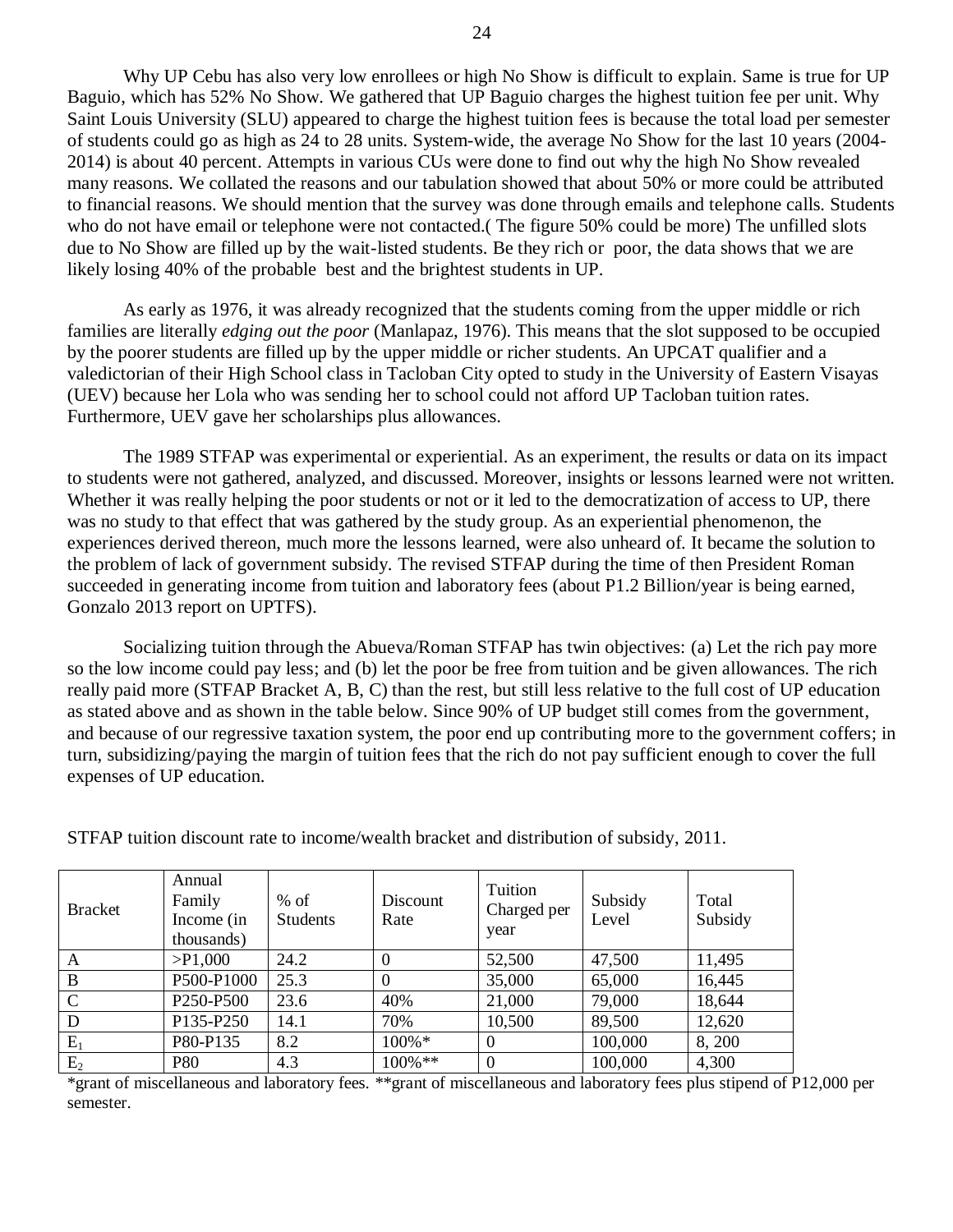Full tuition at P1,500 per credit unit is charged to Bracket A students and P1,000 per credit unit for all other brackets. The discounted tuition for each bracket is  $P1,000 \times (1 -$  discount rate). The subsidy rate for each bracket is estimated to be the average operating cost of about P100,000 less the discounted tuition level for the year assuming an average credit load of 35 units. Total subsidy to each bracket is the product of the percentage of students in a bracket and the subsidy rate.

That STFAP was designed to earn income from tuition had the following consequences:

- Income tax returns were not believed to be accurate, including those paid by the rank-and-file government employees (i.e., clerks, utility workers, drivers, computer operators, teachers, soldiers) and private industries who were fixed-income earners, and paid taxes deducted monthly from their payroll. Thus, the Atanacio income function was designed (as explained below) to predict the income. Hence, the poor were made to appear capable of paying the tuition.
- The procedure/process of proving that a student comes from a poor family is complex, difficult and time-consuming. The result is that only very few qualify under STFAP Bracket E1  $\&$  E2(less than 10%).
- Students coming from poor families are scared trying out the process. To retain their dignity and selfesteem, they just "let go" their chance of entering UP, and enroll in other schools as mentioned earlier.

The Main Features of STFAP are as follows: (a) Too many forms to fill out (15 pages); (b) costly to process (P1000-P3000); (c) long waiting period of six months processing and same period if appeal is made by the students; (d) too centralized – only in UP Diliman, and (e) only one person knows how to operationalize or compute the predicted income through the Atanacio income function.

Briefly, the Roman STFAP bracketing is operationalized through the 'Atanacio' income function given by the equation below:

$$
Yj = \beta iXij + \gamma iAij + \varepsilon j
$$
,

where for the *jth* family, *Y* is current income, *X* is a vector of family characteristics, *A* is a vector of assets owned, *βi* and *γi* are parameters to be estimated, and *ε* is an error term.

The essential point is that several assets were given multiplier coefficients to be able to put a monetary value to Xij &Aij assets or personal belongings (e.g., cellphone).

What made the multiplier coefficients superfluous and unscientific are as follows: a television set has 0.1552188, washing machine 0.1302926, motorbike =0.1206098, car =0.1058442, an aircon has only 0.0752214, and a TV set,0.1552188. A clerk has a higher multiplier coefficient (0.1340631) than a manager (0.117789). As a result, poorer families had a bigger increase in predicted income due to the bigger multiplier coefficients of the common assets. (A more detailed discussion was given by Simbulan, 2006; http://www.inquirer.net/specialreports/education/view.php?db=1&article=20061231-40945)

The overall results of the Roman STFAP-Atanacio income function were:

- There was an upward "increase" in income of poorer families (due to the Atanacio income function) and as a consequence bracket E move up to Bracket D to C(too few bracket E - 8% in UPLB; about in 5 % in UP Baguio and Pampanga. An STFAP staff in UP Pampanga said if she were the one to assess the students, 50% of the applicants in UP Pampanga shall become bracket E"s beneficiaries).
- There was unrealistic and unjust STFAP bracketing which was aggravated further by: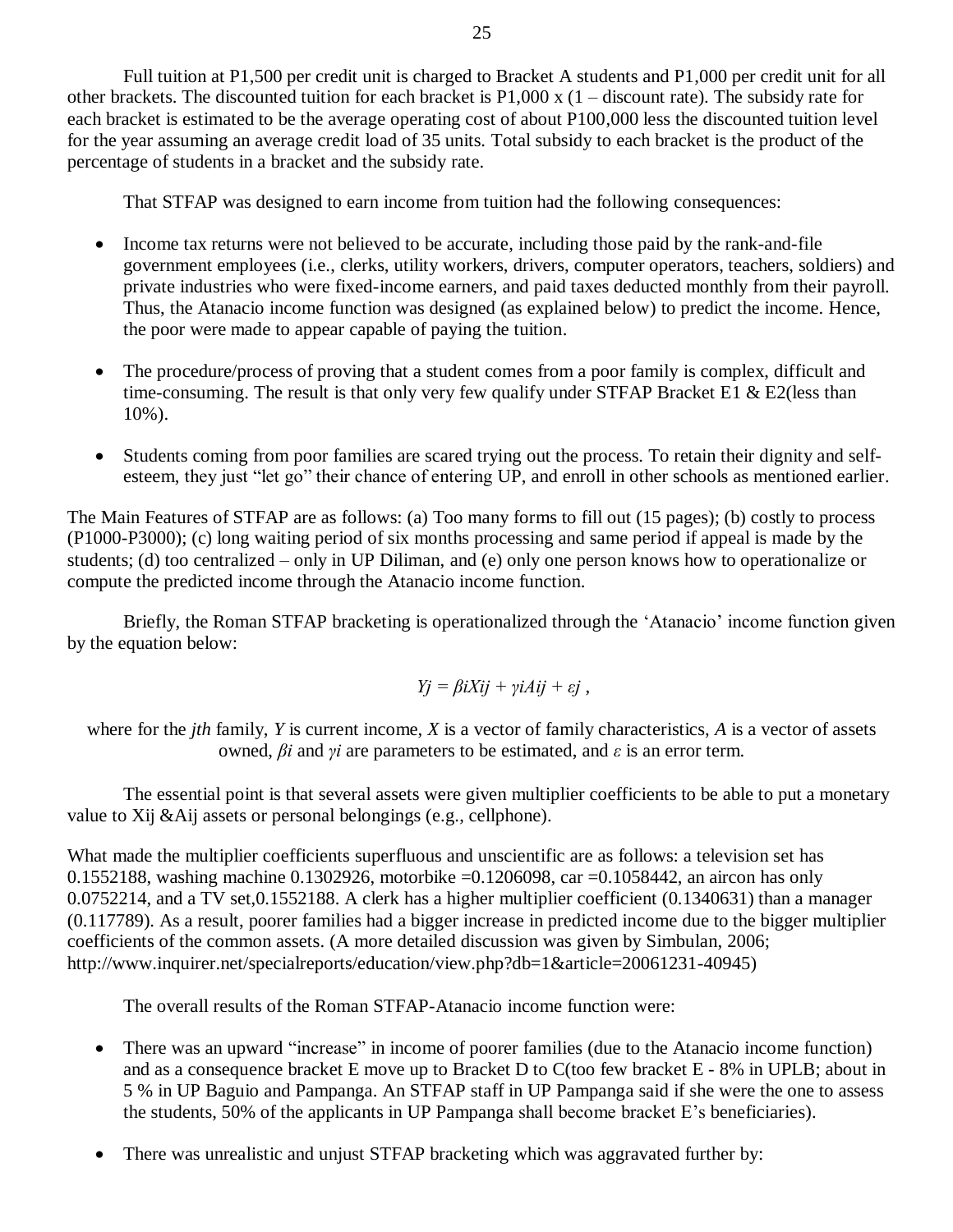- (a) For student"s tuition, they were CPI-adjusted. The De Dios study claimed that UP tuition actually did not increase, rather it was just corrected or adjusted to peso devaluation or due to inflation using 1989 as the base year. The proponents argued that the CPI adjustment for tuition fee is still insufficient. Otherwise, the increase should already be 1,350% by 2013.
- (b) For parents, however, the income was not CPI adjusted; in fact, they were recomputed and made higher due to the Atanacio income function, giving the predicted income as explained above.
- (c) This was aggravated by the low threshold income (P135,001/year) from where the students should start paying tuition fees (*for bracket D).*

What is the poverty threshold income from where the students should start paying tuition? This is the question that must be settled first to realize the earlier claims that STFAP was designed to make UP education affordable for students admitted into UP, particularly those coming from poor families*.* Consider the following information:

- The 4th quarter of 2012 survey by the Social Weather Stations (SWS) showed that 54% of households (or an estimated 10.9 million) considered themselves *Poor* while the average annual self-rated poverty was 49% in 2009,48% in 2010,49% in 2011, and 52% in 2012 (Diokno, 2013). In recent quarters, more than half of families surveyed feel that they are poor: 55% in March,51% in May, 47% in August and 54% in December 2012.
- P1, 200 per day is needed by a family of six as claimed by Partido ng Manggagawa (2013). Even assuming only P1,000 per day, this already translates to PhP365,000 as estimated poverty threshold income. This is already Bracket C under the STFAP.

## **3.2. The Reformed STFAP called** *UP Socialized Tuition Systems* **-STS**

Pres. Alfredo E. Pascual Administration had recognized weaknesses of the revised STFAP, i.e., long and tedious application process, mismatches between assigned brackets and actual financial capacity of students, inadequate benefits for students at the lowest bracket. Since 2011, there was a group studying how the odd features of STFAP could be remedied. The first revision that the study group had accessed was titled "UP Tuition Fees Systems." It was re-titled "Reformed STFAP". The BOR approved revision is now called UP Socialized Tuition Systems or STS (BOR meeting, December 13, 2013).

We reviewed the UP Socialized Tuition Systems. In brief: the STS's main feature is the use of the MORES 1SEC instrument based on OLR (Ordered Logistic Regression). Our review showed that the bracketing derived through OLR did not differ with the linear regression yielding predicted income devised by Atanacio et al. (2006). On the merit of using the socioeconomic classification based on the MORES 1SEC instrument, the Gonzalo report was ambivalent to the usefulness of the findings where it stated:"(T)he findings cannot be used to derive representative characteristics and behavior (based on SEC-MORES) about the undergraduate student population enrolled in the 1st semester AY 2013-2014 in the UP System." But still, they used it. The MORES 1SEC indicator has 9 clusters representing socioeconomic classification. The Gonzalo study tried to fit the 9 clusters into the 6 STFAP brackets. How it was done, it was not clarified. Process-wise, the use of OLR, facilitated STFAP processing considerably. Content-wise, it is "same dog different collar," as the common expression goes.

The economic tenet of STFAP is that those who can afford should pay more, and that STFAP is believed to have democratized access and admission to its academic programs and have promoted fairness and social justice. Ironically, STFAP is one of the main drivers in the present skewed distribution of UP students in favor of the well-to-do or upper socio-economic class of the Philippine society.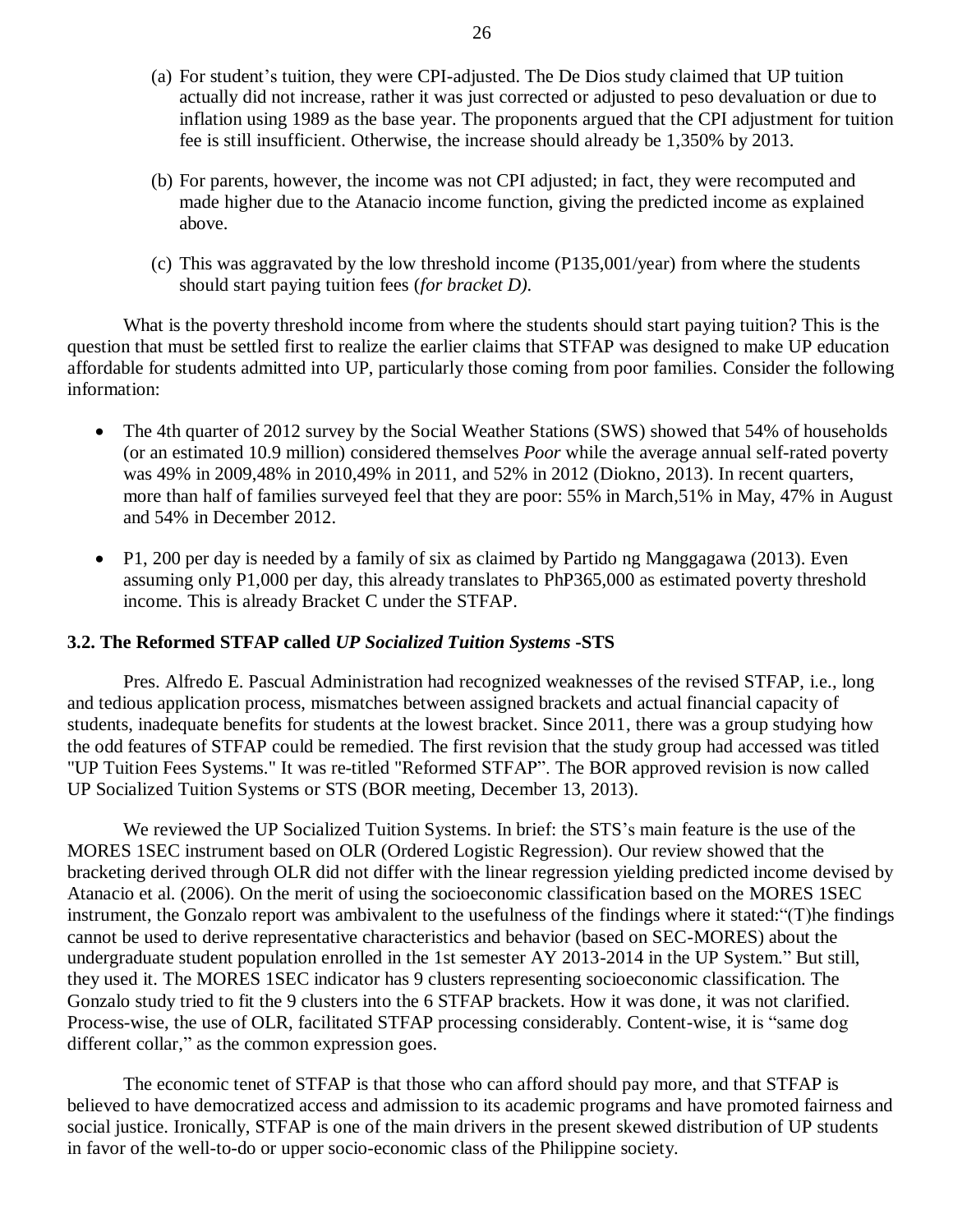Our recommendation is therefore a uniform and affordable tuition rate "befitting UP as state supported institution for higher learning regardless of socio-economic class."

The details of our review are discussed below.

## *3.2.1. STS Bracketing using MORES 1 SEC*

The STS (as approved by BOR at its meeting on December 13, 2013) has the main feature of using the MORES 1SEC instrument (MORES 1 SEC) (MORES is Marketing Opinion Research Society). MORES 1SEC instrument is based on the ordered logistic regression (OLR) model. The MORES 1SEC instrument reduced the number of data inputs to 2 pages, while the current STFAP has 15 pages, which accelerated the processing.

In the proposal, it was not included how the bracketing was done using the MORES 1 SEC instrument. It only included Annexes A & B. (Part 1. Instrument to Collect Socio Economic Data on Applicants household, Annex A and Part 2, Instrument to Collect Income Data on Incomes Household, Annex B). In our data gathering, we obtained a paper titled 1SEC 2012: THE NEW PHILIPPINE SOCIOECONOMIC CLASSIFICATION SYSTEM written by Lisa Grace S. Bersales, Nicco de Jesus, Luzviminda Barra, Judy Mercado, Beatrice Gobencion and Michael Daniel Lucagbo. This paper was presented during the 12th National Convention on Statistics (NCS), EDSA Shangri-La Hotel, Mandaluyong City October 1-2, 2013.The URL is shown below:

[http://www.nscb.gov.ph/ncs/12thncs/papers/INVITED/Panel%20Discussion/PD-](http://www.nscb.gov.ph/ncs/12thncs/papers/INVITED/Panel%20Discussion/PD-1%20SEC%202012%20The%20New%20Philippine%20Socioeconomic%20Classification.pdf.Accessed)[1%20SEC%202012%20The%20New%20Philippine%20Socioeconomic%20Classification.pdf.Accessed](http://www.nscb.gov.ph/ncs/12thncs/papers/INVITED/Panel%20Discussion/PD-1%20SEC%202012%20The%20New%20Philippine%20Socioeconomic%20Classification.pdf.Accessed) Oct.29, 2013

Based on the paper by Bersales et al., (2013), we are raising the following points:

- (1) In the MORES 1SEC data, there are 9 clusters. How these 9 clusters were transformed to the 6 STFAP Brackets  $(A, B, C, D, E_1, E_2$  brackets) was not explained.
- (2) In the MORES 1SEC instrument (Annex 1), points are assigned to the various indicators. We are raising the following questions or disagreements to the various indicators that were used:
	- (a) **Area.** Metro Manila received the highest numeric points  $= 7$  and Mindanao  $= 0$  and the rests are as follows: Visayas = 1, South Luzon = 2; North/Central Luzon = 2, Bicol = 1. Following this, **Area** for Metro Manila accounts for 23-27% of the total cluster points (24-29) in Cluster 2, and 27% for Cluster 1 points (23 and below. It makes the poor in MMLa unduly richer than their counterpart in the other locations. Conversely, students coming from well-to-do families who are outside of Metro Manila (MMLa) are benefitting from the low point that may be added to their cluster.). It should be pointed out that under STFAP, only about 5% belong to brackets E1 and E2. What about under STS? It will still be implemented this coming school year 2014. The initial run, however, showed almost the same results. Reason. To establish its merits, it was correlated with STFAP data.
	- (b) **Household Civil Status.** *Married* has only 1 point while the *not married* (single, separated, widowed, divorced) has 3 points. If the parents (the breadwinner) of the student had separated, divorced, died and he/she is living with the mother who is jobless, then, instead of having lower points, higher points are given  $(+2)$  that will accrue to his or her cluster.
	- (c) **Head educational attainment.** College graduate = 6 points, what if the parent is not working (or has been retrenched) and opted to be self-employed (HW Employment status), then, there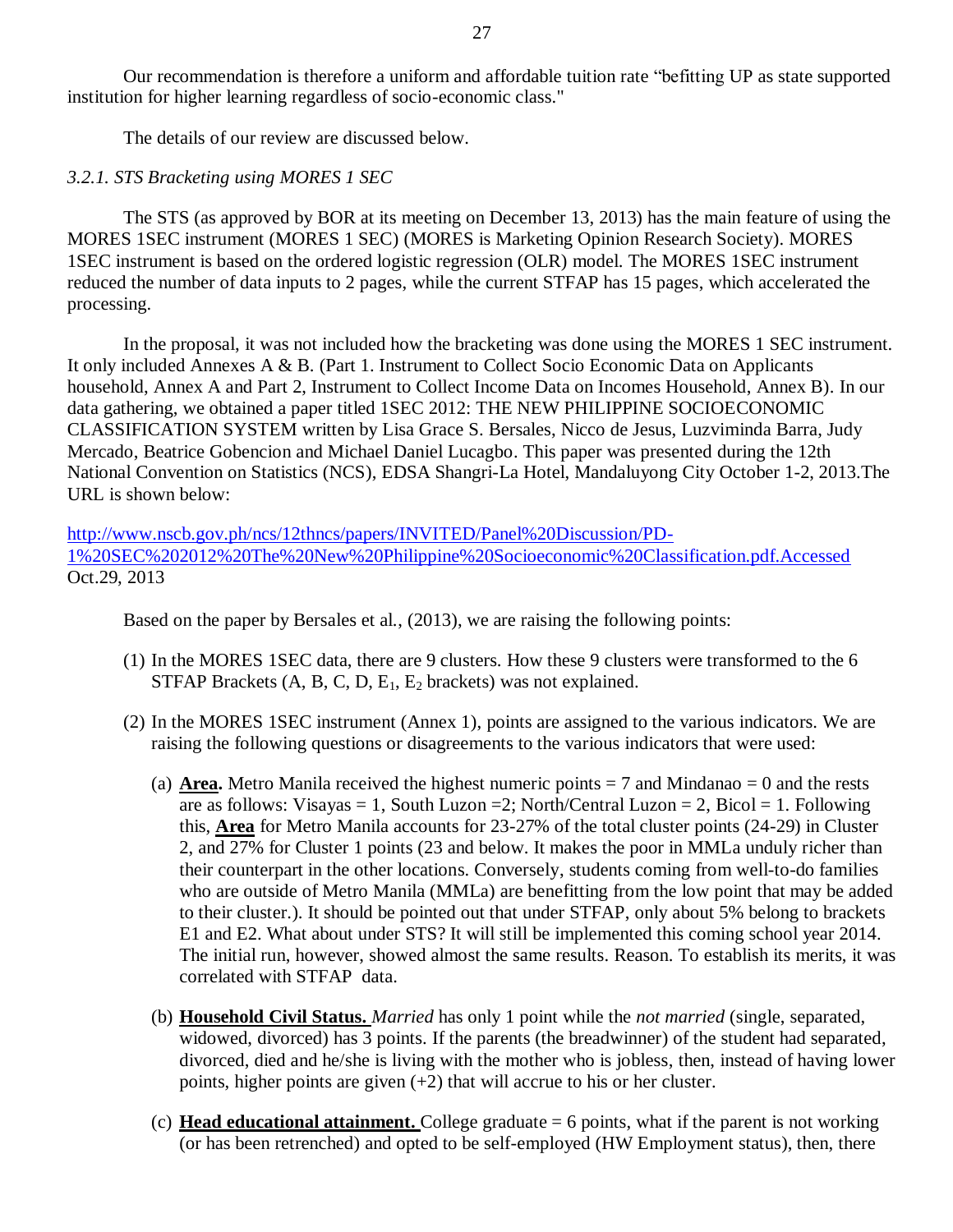will be double entry  $(6 + 2 = 8$  pts) yielding a total of 8 points. We do not know if 6 points will be deducted by the computer programme.

- (d) **Fuel types for cooking.** LPG = 4 and wood  $\&$  charcoal = 1. Considering the burning efficiency of wood/ charcoal stove and the current prices of wood and charcoal, LPG is cheaper energywise, if the latter is also bought. The use of wood and charcoal is cited as a major reason for deforestation except for farmers in the rural areas planting acacia, madre cacao or Leucaena specifically for fuel wood source. The smart way of cooking is to use biomass stove (nonselective of wood to be used) and complement it with LPG stove for cooking in the morning or at crunch time.
- (e) **HHead occupational status.** No jobs  $= 0$ , others  $= 1$ , managers, supervisors, government officials, corp. execs  $= 2$ . Why do corporate executives have same points with government officials (ordinary ones)?
- (f) **House type (observation).** Single detached, duplex, others = 0; Apartment/town house/condo = 2. Why are condominiums given only 2 points and an **apartment** has the same 2 points?
- (g) **For Durables.** Cellphones differ much in value. The use of cellphone (Philippines as texting capital has become a necessity). Fancy cellphones/iPhones are still expensive (the originals). It is best to identify what cellphone the student has.
- (h) **Household Income data for STFAP** (Annex B). The household income (HI) is described (translated into computable equation) as:

 $HI = [Parents (f + m) + [Brods + Sis] + [other HH i.e. OFW].$ 

Our comments are as follows:

- (a) *Contributions of brothers and sisters are not obligatory anymore in the family*. Their contribution if ever may cancel out when the costs of food + electricity, and water bills etc) are added.
- (b) Contributions of other household members may not also be regular.

## **3.2.2. The Gonzalo Report as the basis of Socio Economic Profile of Undergraduate Students of UP**

Testing the instrument's Suitability for use in assigning STS bracket was undertaken from May to September 2013. According to the paper of Prof. Richard P. Gonzalo titled "Socio Economic Profile of Undergraduate Students of UP" (9 September 2013), it stated "the findings cannot be used to derive representative characteristics and behavior (based on SEC-MORES) about the undergraduate student population enrolled in the 1st semester AY 2013-2014 in the UP System."

The study is sufficient to provide representative information on the general characteristics and behavior of undergraduate students enrolled in UP Visayas, UP Cebu, and UP Los Baños, given the respondents exceeded 50% of the undergraduate population enrolled in these CUs. Moreover, the study provides identifiable characteristics and behavior about the undergraduate student population in the UP System and the rest of the CUs with less than 50% response rates.

In the report, it stated the responses as follows: UP System 32%, UP Visayas 62%, UP Cebu 55%, UP Los Baños 52%, UP Mindanao 47%, UP Baguio *28%,* UP Manila *27%,* UP Open University 24%, UP Diliman 4 percent*.* Please note that UP Diliman has 35% of all UP Undergraduate students.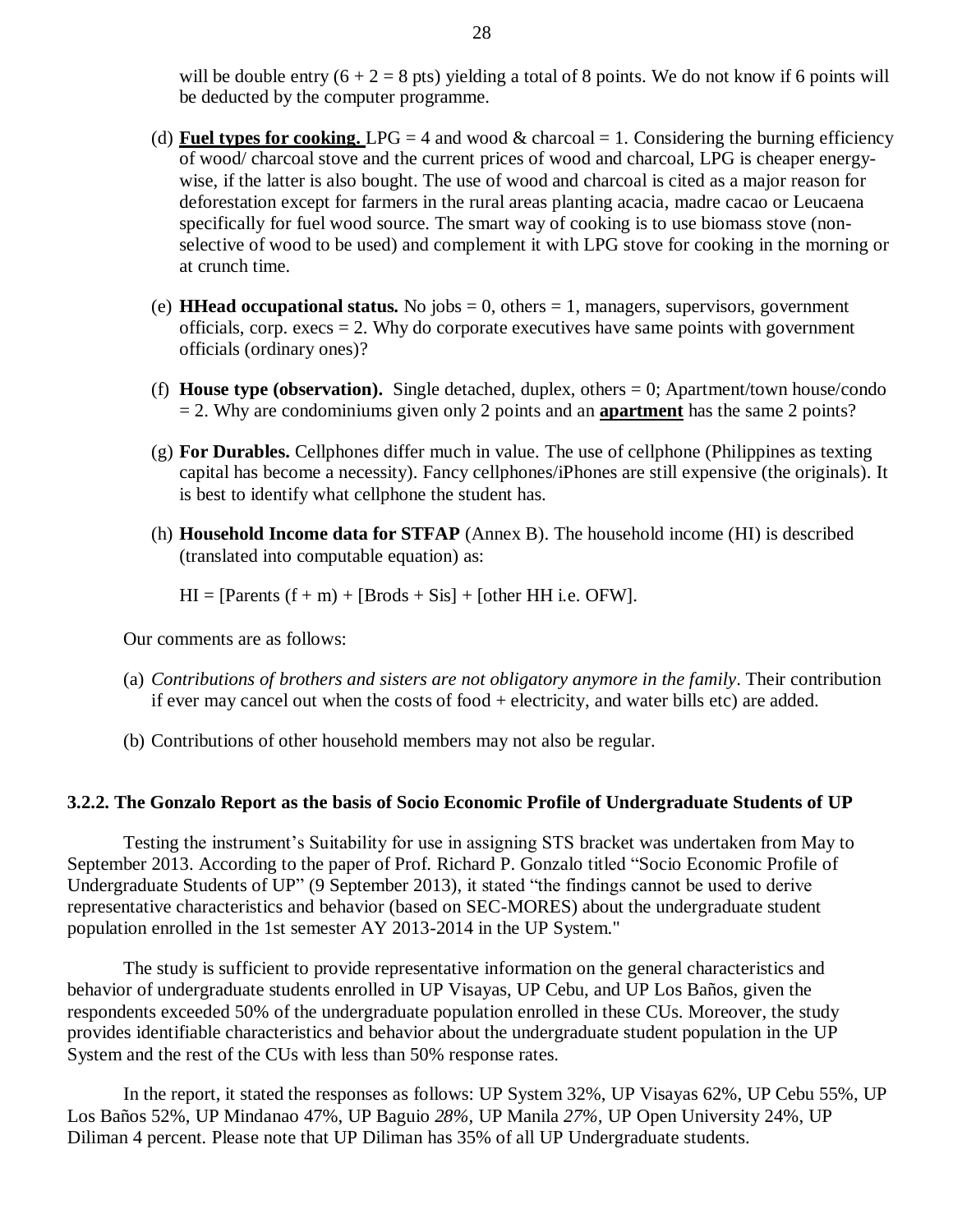The report was ambivalent to the usefulness of the findings: "The findings cannot be used to derive representative characteristics and behavior (based on SEC-MORES) about the undergraduate student population enrolled in the 1st semester AY 2013-2014 in the UP System."

But still, they used it in the socioeconomic classification of undergraduate students of UP.

## **3.2.3. On STS Bracketing**

The STS process is now computerized and decentralized. It is now 2 pages instead of 15 pages using the 2006 STFAP, hence a lot faster to process. It is claimed that the income cut-offs for brackets ABCD are inflation adjusted. Also, the allowance of  $E_2$  grantees is also inflation-adjusted (2006-2012: P2,400/month to P3,500.

It was stated in the STS implementation supporting measures (No. 6a) that there shall be an appointed system level official to assume responsibility for STS implementation*.* It also stated (6.3) that the central systems shall be strengthened through audit or verification of information disclosure based on random sampling and imposing severe penalties for misdeclaration.

What is the percent (%) random sample? Sample size is related to travel and personnel costs. As random sample size increase from 5% to 10%, the costs double. (We hope this shall be factored in the net revenues for STS.)

What constitutes severe penalties for misdeclaration? Case in point: A brother or sister might be staying in the household but may not be contributing. There is a strong tendency for the student-applicant not to include his or her sibling.

The 2006 STFAP has been criticized in view of the voluminous forms to be accomplished. At the end, the poor students find it too hard to justify their condition. Does the recently BOR-approved STS really constitute meaningful and substantive reform?

Brackets ABCDE income-wise are inflation adjusted in the present proposal. However, Bracket D at P135,000 does not truly reflect the paying capability of the parents. It should be pointed out that the specific or actual bracket is not solely based on the income but also the MORES 1SEC cluster where bracketing, whichever is higher, will be the one to be adopted. In the paper, it was stated that  $E_1$  cut-off of P135,000 per year is still above the annualized non-given/true minimum P127, 218 wage effective 1 January 2014. Also, the  $E_2$  cut-off of P85,000 per year is also above the annualized subsistence threshold of P65,496 released by the National Statistical Coordination Board (NSCB) on 23 April 2013.

In the reported just wage by Partido ng Manggagawa, P1,200 per day is the income level that can provide the basic need of a family of six. This translates to P438,00 annual income. The threshold income or the paying bracket (Bracket D) has a MORES 1 SEC income of PhP 135,000.This MORES 1 SEC income of PhP 135,000 is not liquid cash but predicted income. It is presumed that this income will allow a family to pay tuition and still have money to pay other school expenses.

## **3.3. Our recommendation is a Uniform and Affordable Tuition Fees for All in UP**

The economic tenet of STFAP and the STS now is those who can afford should pay more*.* STFAP is also believed to democratize access and admission to its academic programs and promote fairness and social justice.

STFAP is one of the main drivers in the present skewed distribution of UP students in favor of the well to do/ upper socio-economic class of the Philippine society. STFAP did not remove the government subsidies to those who really can shoulder the cost of studying as it merely reduced it.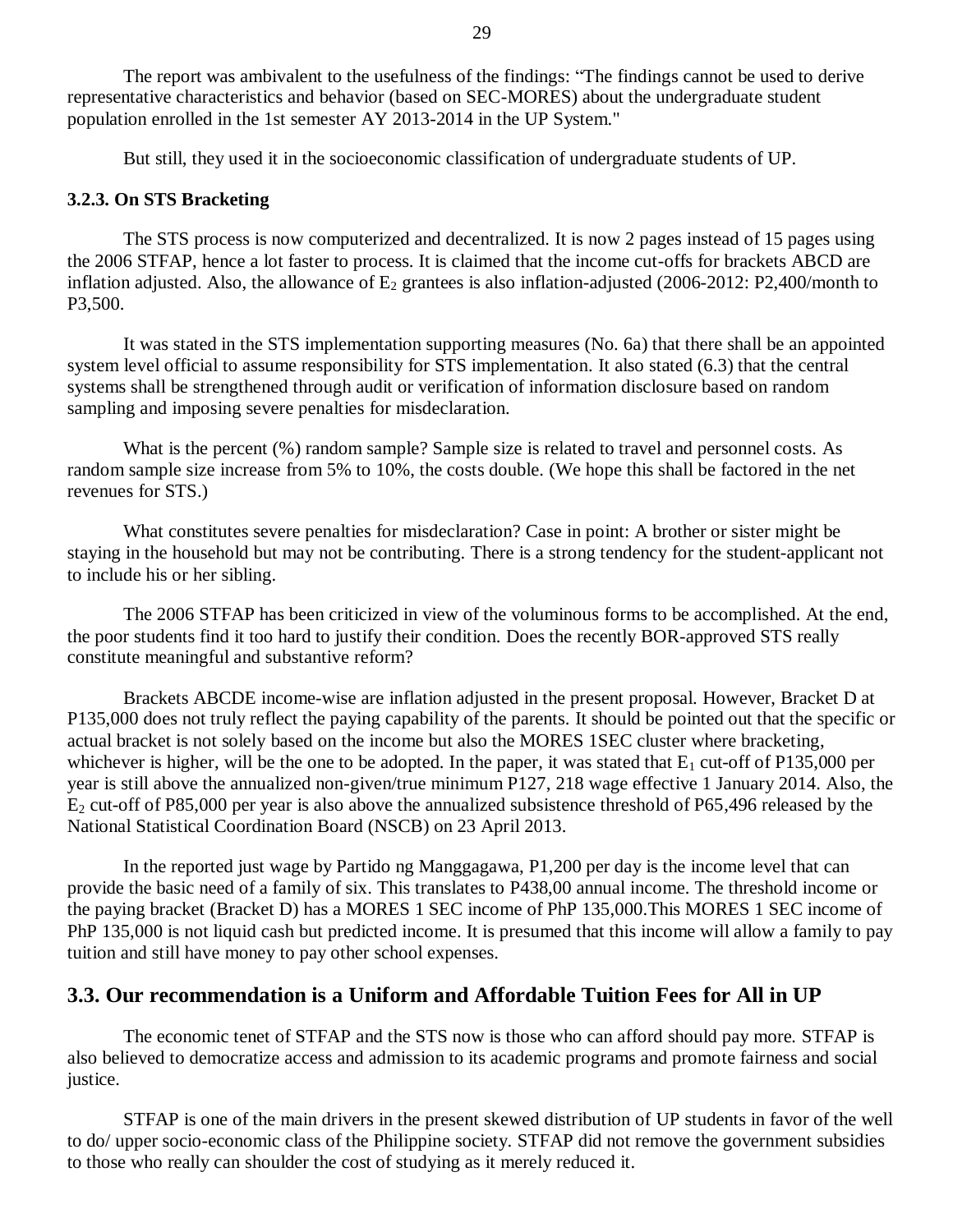The 2006 STFAP procedures and requirements were made so difficult for those who are in the lower income bracket to access STFAP so that only few could avail it. "To be admitted (UPCAT exam) and study in UP is difficult. It is more difficult to get into STFAP" had been the common complaints of students and their parents.

The 2006 STFAP was no different content-wise to the current STS. It merely facilitated the process of application. According to the UP administration, the STS, "contrary to what some sectors allege is not a scheme for revenue generation." The amount of P1.2 billion collected fees (tuition, laboratory + matriculation) speak for itself. It is "blood and sweat" extracted from the poor parents who are made to appear rich by the "predicted income function" of the 2006 STFAP and now the MORES 1SEC-guided STS.

The STS is not consistent to the inaugural speech of President Alfredo E. Pascual of making UP a great university. It is making UP as the lead institution of higher education and prime mover of the CHED Roadmap for Public Higher Education (RPHER). RPHER is the Aquino administration"s blue print for higher education. It was signed by the presidents of the 110 SUCs. One of the objectives of RPHER is for the leading 22 SUCs to shoulder 50% of their budget by 2016. UP still receives 90% subsidy from the government even with the present STFAP fees collected.

In the 2006 STFAP, less than 10% are beneficiaries under bracket  $E_1 \& E_2$  and less than 5% do not pay tuition and receive allowances. This indirectly implies that about 90% now of UP students can really afford to pay tuition fees in varying amounts? However, there are still many poor students as manifested by the huge numbers of student applying for tuition loans. But after incurring loans after loans every semester, they end up having no more money to pay and the recourse is stop from enrolling. Unlike the No Show, the study group did not have enough time to gather data on how many students apply for loans and how many have decided to stop studying.

The State must not abandon its support to higher learning now. Our ASEAN neighbors (Thailand, Malaysia, Indonesia to name a few) are putting premium support to tertiary education. It must be stressed that Thailand is now supporting five national research universities, investing 31% of the education budget to tertiary education. For the 2014 proposed national budget, the Philippines is only spending about 11.0% of P31.9 B for the entire 111 SUCs which include UP . It was 15% in 2006. Should the 15% be retained, the half a billion pesos of net earnings from tuition will become small. More so, if the 31% tertiary budget allocation for education of Thailand is followed (or even just the 25% tertiary budget allocation given by Malaysia), then the SUCs including UP shall have adequate funds . Thailand has 1.6 times bigger GDP than the Philippines .

By 2015, the ASEAN Economic Cooperation (AEC) will be fully implemented. Talents and skills buildup and strengthening are the twin traits identified and recognized advantage of the Filipinos because of our command of the English language. State support must be focused on it rather than diminish it.

Supporting more poor students which represent the many in the "gene pool" assures that their potential geniuses in science, arts and culture will be honed up to contribute more to the development in this country.

Investment in education is a sure way to inclusive growth. Diminishing it shall lead to "education dynasty" of the well-to-do families of Philippine society.

In view of the above synthesis, a uniform and affordable tuition "befitting UP as state supported institution for higher learning regardless of socio-economic class" must be implemented. If the "Iskolar ng Bayan" is to be maintained and promoted, there should be no socio-economic divide between and among UP students. STFAP and now STS became anti-poor despite the earlier claims that it was to make UP education affordable for students admitted into UP, particularly those coming from poor families.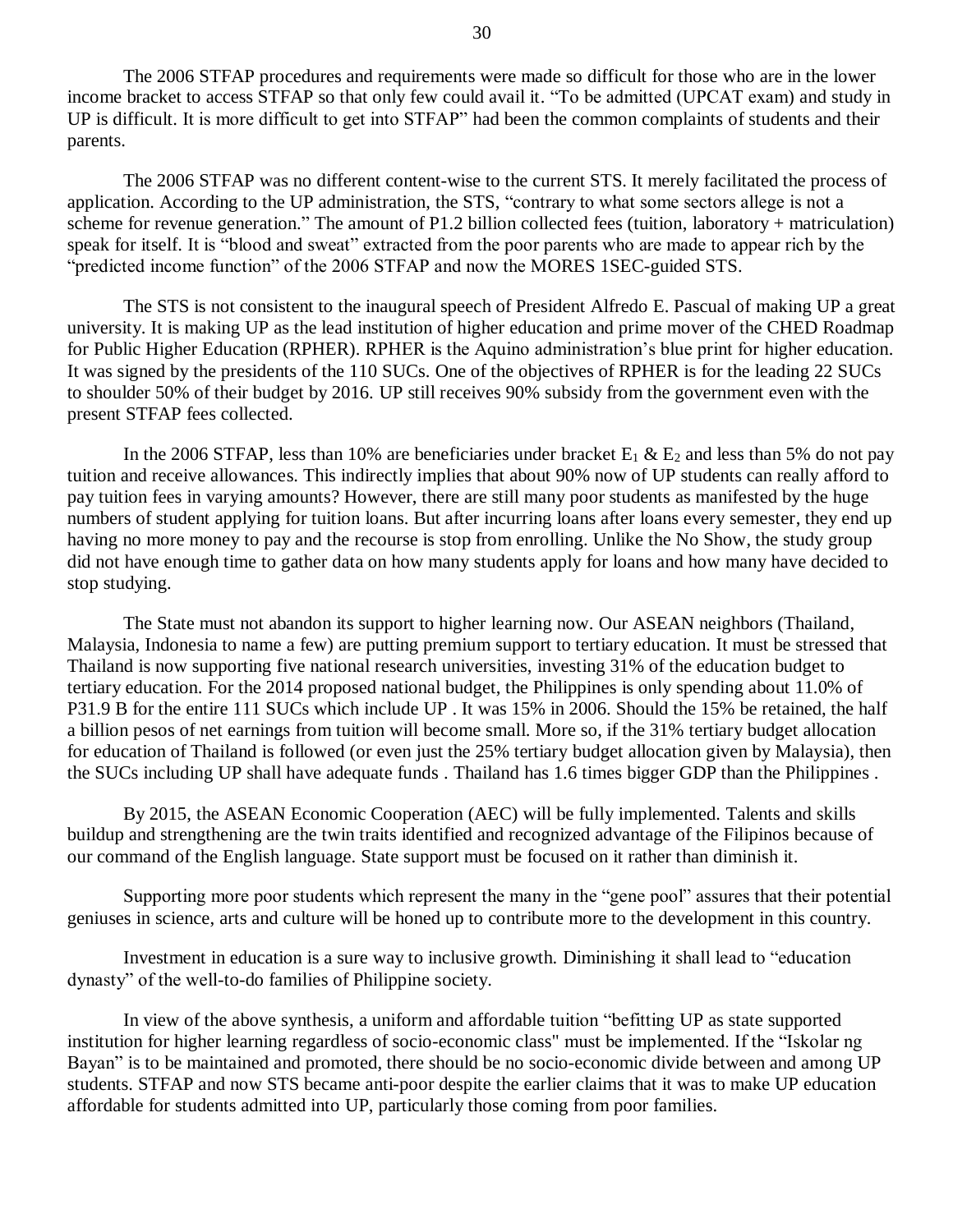## **References**

Alfonso, Grace. 2012. UP Open University: In thoughts of Openness in Digitized World. Paper discussed during the Round Table Discussion Series on " The Opennes of Open Universities" 23 August 2012, Oblation UPOU

Alfonso, Grace, 2013. Open and Distance e-Learning : Innovation in Higher Education for Social Justice in Digitized World. . Paper presented in Madrid , Spain, March 8,2013

Alfonso, Grace. 2013. Open and Distance eLearning at UP Open University : Higher Education in Open and Digitized World. Paper presented in Seoul Cyber University. 2-5 September 2013.

Bersales, Lisa Grace ., et.al. 2013. ISEC 2012: The New Philippine Socio-Economic Classification System. 12<sup>th</sup> National Convention on Statistics (NCS). Edsa Shangri-La Hotel, Mandaluyong City. Oct. 1-2, 2013.

Franco, G.M. (Undated). The State of UP Admission System. Office of Admission. UP System, Diliman, Quezon City. 19p.

Franco, G.M An Analysis of the UPCAT Admission Equations. Office of Admission. UP System, Diliman, Quezon City. Approved by the BOR on its  $1284<sup>th</sup>$  meeting on dec.12,2012. 7p.

Gonzalo, Richard Philip. 2013. The Socio-Economic Profile of Undergraduate Students of the University of the Philippines. Research Report. 30p.

Manlapaz, Romeo. 1977. 1976 Democratization of Admission Policies and the Academic Standards of the University. 35p.

Mendoza, T.C. 2006. The need for an In depth study and further review of the Tuition and other fees increase (TOFI) at UP. Summary of the paper was published in PDI Dec 30, 2006. Talk of the town Section. Simbulan, 2006; http://www.inquirer.net/specialreports/education/view.php?db=1&article=20061231-40945)

Mendoza TC & Simbulan R.2013. 2 question AFTER Kristel Tejada"s Death. April 15th, 2013[,http://opinion.inquirer.net/50727/2-questions-after-kristel-tejadas-death](http://opinion.inquirer.net/50727/2-questions-after-kristel-tejadas-death)

Saloma, Caesar. 2013. Report of the Chancellor on Enrollment and Graduation.  $1<sup>st</sup>$  Semester, SY 2013-2014. July, 2013.

Starkman, Ruth.2013. Confessions of an Application Reader. The New York Times. August 1, 2013.

A Brief history of the UP Admission System (Undated). Office of Admission, UP Diliman, Quezon City. 24p.

Proposal to Reform the STFAP. 24 October 2013.

RPHER. 2012. Roadmap of Public Higher Education Reform. Builds on reform measures that were proposed in the congressional Commission on Education (1992), the Philippine Education Sector Sudy (1998), the Presidential Commission on Education Reform (2000). The Higher AEducation Development Project (HEDP) in 2004-2009 and the Presiential Task Form for Education (2008). Signed by all SUC Presidents "Covenant on Public Higher Education Reform"

State Universities and Colleges Statistical Bulletin. Commission on Higher Education. July, 2013.

UP Strategic Plan 2011-2017. Padayon UP Onward UP. On the Path to Greatness in  $21<sup>st</sup>$  Century.

UP Tuition System 2013: A proposal to revise STFAP. A power point presentation. 12 April 2013. University of the Philippines.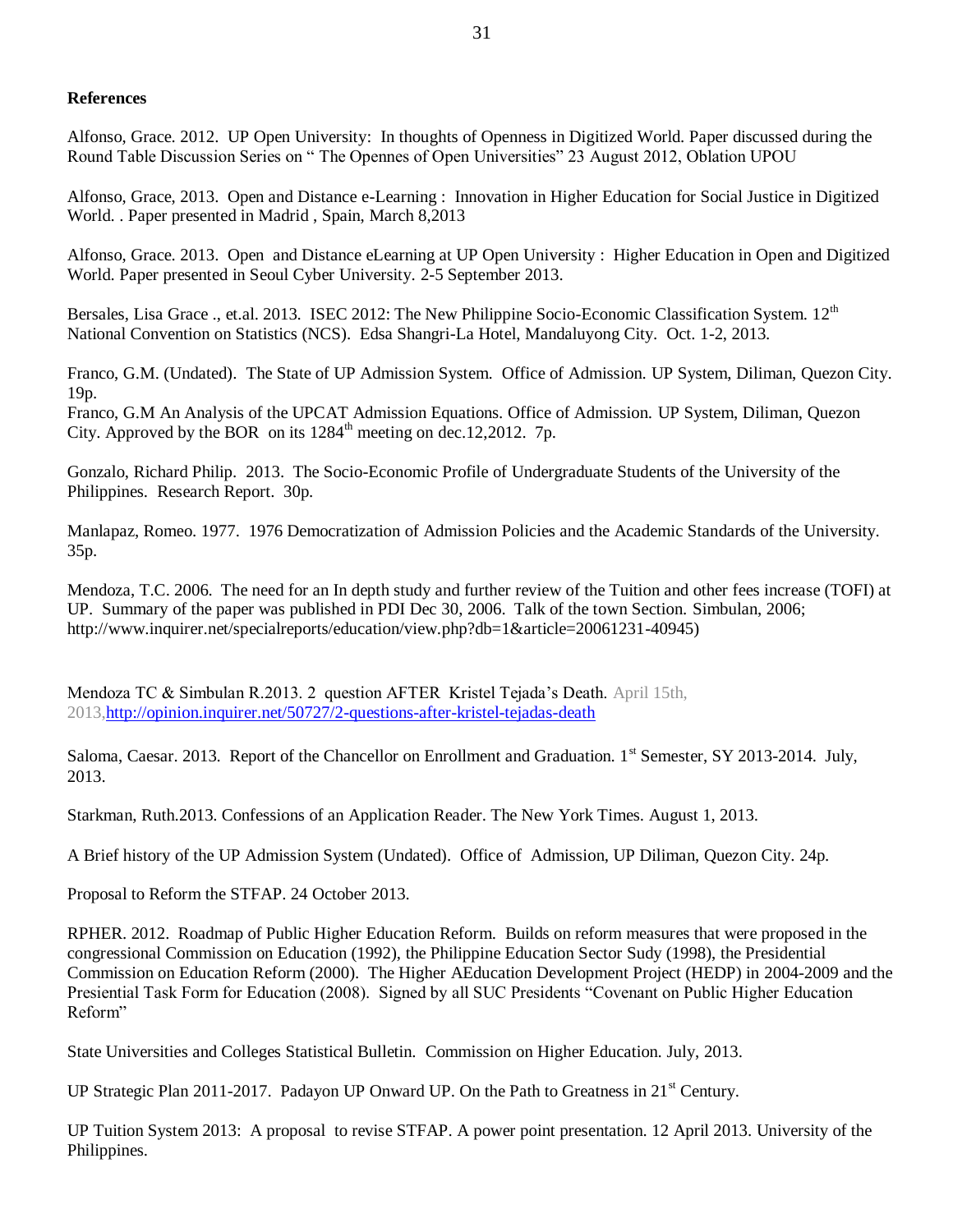## UP Mindanao Expansion: To address the geographic and socio-economic divide in UP

Mindanao has 25% of the Philippine population but UP Mindanao has only less than 2% of UP student population. There must be progressive increase of UP Mindanao studentry evolving it into the 2nd largest constituent university (UPLB is now the second, largest is UP Diliman having 35% of UP students). UP Mindanao should be the vehicle of UP for the "peace and development" initiative in Mindanao, and for promoting cooperation in the East Asia Geographic Area corridor.

UP has 7 CUs and 1 autonomous college (UP Cebu). As shown in the table below, Luzon has 4 CUs (UP Baguio, UP Manila, UP Diliman, UP Los Baños) accounting for 79% of UP students. Luzon has 55% of the Philippine population. Visayas (UP Visayan – Miag-ao, Iloilo, Tacloban campuses and UP Cebu) has 15% of the students and 18% of Philippine population. Mindanao (which has UP Mindanao in Davao City) has 25% Philippine population and only 2% of UP students. Open University (should have been an equalizer) has 5% of UP students but 80% of its students are still from Luzon. The data show that even in the pursuit of education, UP has neglected Mindanao. There is inequality in terms of the relative as well as the absolute number of students. Other UP units are so big relative to the other units – UP Diliman the flagship carrier has all the courses except agriculture and veterinary medicines. Cost effectiveness or efficiency, as invoked, dictates that a particular unit should be reflective on the discipline demanded by the province or region for this development (marine fisheries for Visayas). This should be re-visited since UP units in the various islands do not fully reflect the development needs (R/E, skills technology capability) of the major islands.

| <b>UP BAGUIO</b>    | 2,544  | 0.059 |                           |
|---------------------|--------|-------|---------------------------|
| <b>UP DILIMAN</b>   | 21,542 |       |                           |
| <b>UP LOS BANOS</b> | 12,636 |       |                           |
| <b>UP MANILA</b>    | 6,209  |       |                           |
| Luzon = $57%$       | 42,931 | 0.79  |                           |
| UP CEBU             | 2,750  |       |                           |
| <b>UP VISAYAS</b>   | 5,431  |       |                           |
| Visayas=18%         | 8,181  | 0.15  |                           |
| <b>UP MINDANAO</b>  | 1,145  | 0.02  |                           |
| Mindanao = $25%$    | 2,914  | 0.05  | UPOU=60% NCR<br>20% LUZON |
| Total               | 54,171 | 1.02  |                           |
|                     |        |       |                           |

### **UP STUDENTS IN THE 8 CU's**

#### .056% of Phi. Popn

UP in Mindanao was only established 15 years ago (reflective of the late recognition of Mindanao, UPLB 1908). UP Mindanao is the only unit which was established through the legislative action (R.A. No. 7889, UP Mindanao Act*).*

Sec. 4 of this states that: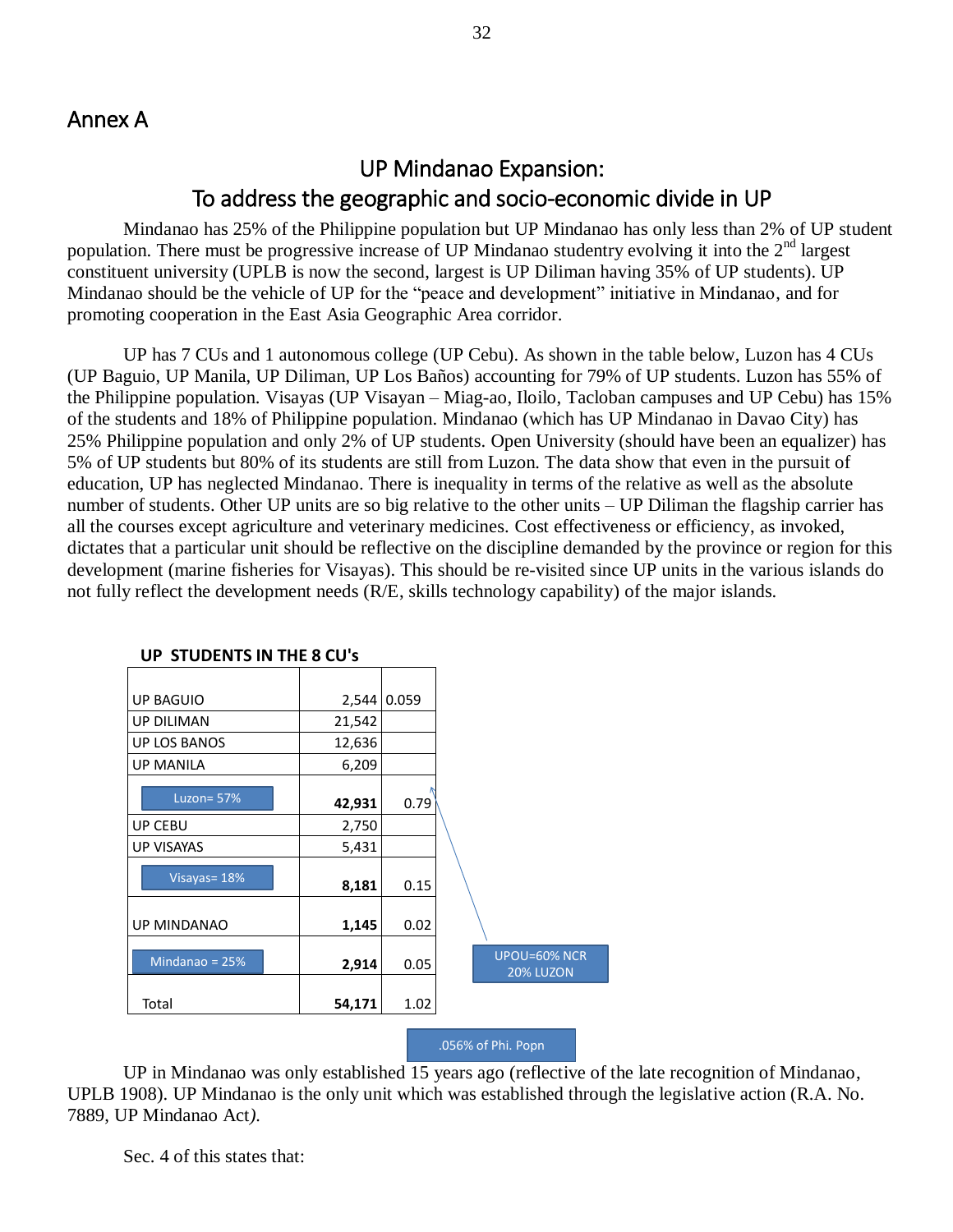*The Board of Regents of the University of the Philippines shall have full authority to determine the instruction, research, and extension programs, schedule of preparatory work and initial operations, organizational structure, qualifications and numbers of academic and other personnel, enrollment and other matters related to the administration and operation of the University of the Philippines in Mindanao: provided, that academic program shall put an emphasis on science, technology and agriculture education: provided, further, that the medical education program shall adopt a community-relevant step-ladder approach with the view of encouraging graduates to serve in Mindanao.*

Of the identified 10 poorest provinces of the country, 5 are in Mindanao (Davao del Norte, Zamboanga del Norte, Maguindanao, Lanao del Norte, Surigao del Norte).

The proportion of the population who are below the poverty threshold was Very High in five of six Mindanao regions, ranging from 42% to 52.9%. And of the six regions, poverty has increased in 3 regions (Davao, SOCCSKSARGEN, and ARMM), has remained unchanged in one (Davao), and has declined in two (Zamboanga and Caraga). The Autonomous Region of Muslim Mindanao (ARMM) registered the highest poverty incidence at 52.9% in 2012, up from 49.7% in 2009. The highest poverty incidence in the country was observed in Lanao del Sur (74.4%) and Maguindanao (65.5%) – both from the ARMM *(Diokno, 2013. <http://www.econ.upd.edu.ph/perse/?p=2404>*

It is important to note that the word "poor" is not acceptable in UP Mindanao (this was voiced out during the consultation by a faculty and administrative staff). They used the word "financially challenged" instead of "poor". It was explained that they have the resources (land, human) waiting to be developed. They are resource-rich but financially challenged. It needs no emphasis that the "peace" campaign in Mindanao must be complemented with economic development efforts and resources inflow. Mindanao is the hub for economic trading for East Asia Growth corridor thus, UP Mindanao expansion into comprehensive university should reflect the development needs of Mindanao and the human resource needs of the EAGA growth corridor.

UP Mindanao was established, although quite late compared to the other units, to help address the manpower needs of for the peace and development of Mindanao. For instance, *"Mindanao as the Land of promise"* is the best frontier for agriculture and food sufficiency objective of the country. UP Mindanao is yet to offer courses in Agriculture. As of to date UP Mindanao does not have a College of Agriculture or even discipline/course in agriculture. What they have is BS in Agribusiness enterprise economics. Sec. 4 of RA 7889 specifically declares that agricultural education should form part of the curriculum.

The recently released poverty numbers support the view that most poor are in rural, agricultural towns – not in urban centers. Modernizing agriculture – increasing farm productivity, higher public investment in farm productivity enhancing infrastructure, providing access to credit and clearing up the land ownership of agrarian reform beneficiaries. It's easier and cheaper to create jobs in agriculture. Yet, this sector has been shrinking over time and has been the slowest growing sector in recent years (Diokno, 2013). *<http://www.econ.upd.edu.ph/perse/?p=2404>*

Physical infrastructure (roads, bridges, buildings, seaports) development needs of Mindanao are massive. Yet, as in College of Agriculture, there is no College of Engineering. What they have is only B Sc in Architecture.

There is no need to emphasize that the "Peace and development" needs of Mindanao should be reflected in the physical and human resources capability building. Furthermore, UP Mindanao should address the higher education needs of the 6 million Muslims most of them (90% approx.) are in Mindanao. There about 14 million IPs (60% are Mindanao,30% in Cordillera Region). Affirmative actions be done to bring more Muslims and IPs in UP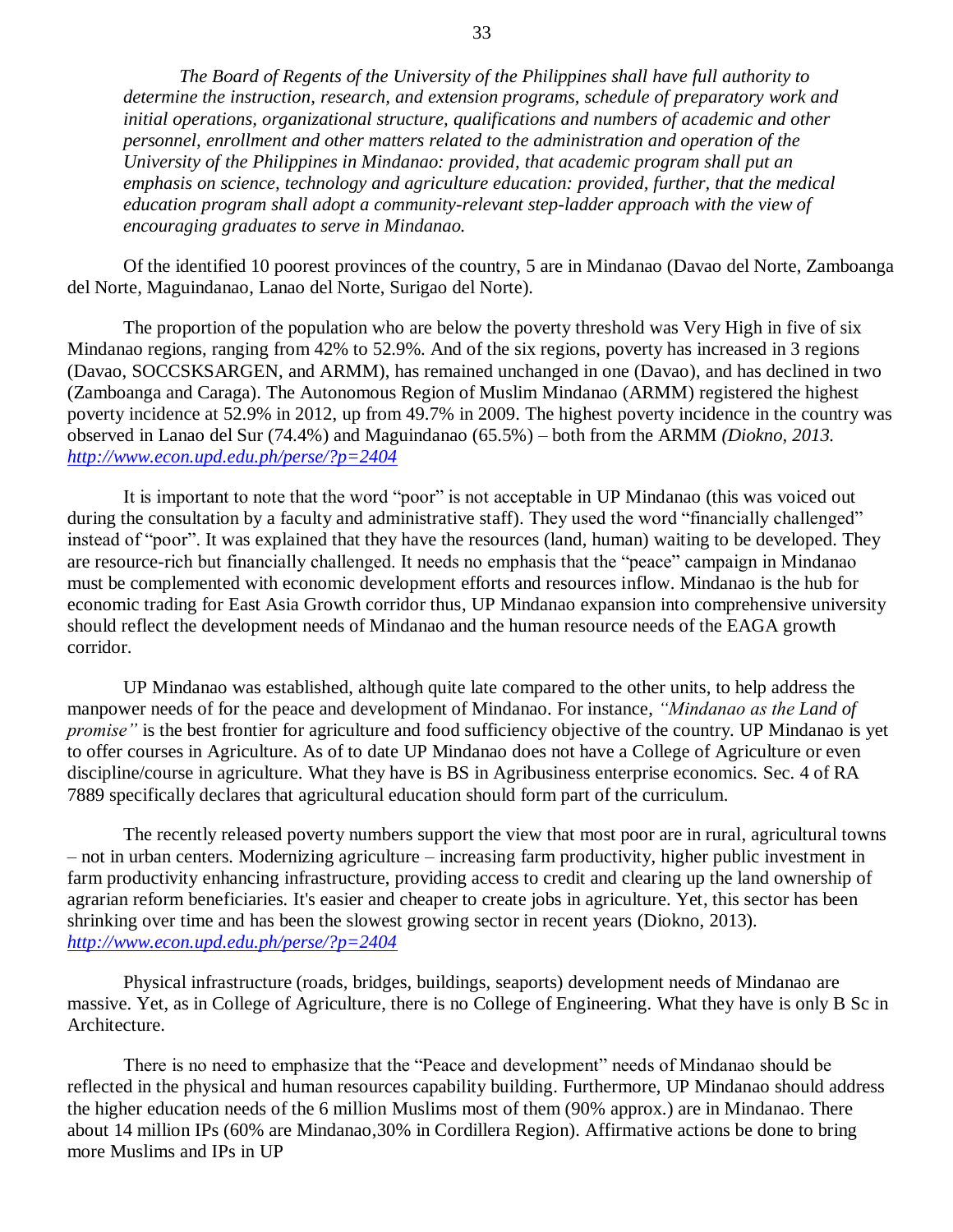Sec. 5 of R.A. No. 7885 states that:

*The University of the Philippines in Mindanao shall provide a special scholarship program and other affirmative action programs to assist poor but deserving Muslims and other members of cultural communities to qualify for admission to the University.*

Currently, the total UP Mindanao students of 1,115 (only 2% of the total UP students of the 54,400 in 2012). This a solid evidence of "neglect" in the past UP administrations, on the role of UP in Mindanao peace and development efforts, in general. For UP Mindanao and CUs, how can we expect them to develop as fast as they could and contribute significantly to the peace and development of Mindanao if we are to consider the following situations:

> Number of faculty items (many are still contractual despite their being able to satisfy the faculty tenure requirements)

> College or courses/disciplines reflective or matching the capability/manpower needs of physical development, in turn, supportive of agricultural and economic development requirements of Mindanao.

> Campus development is wanting (a chicken and egg issue). Why put up more buildings when there are few students, few faculty and REPs. But why expect many students when there are few courses (they are offered in other colleges and universities outside UP).Why expect many students when the campus is yet to be accessible through jeepneys, the cheapest means to go to UP Davao. There should have been a school bus at 1hour interval to ferry to and from, to facilitate access by the low income students including the staff of the University.

> Also, why expect increasing number of students when, except for Ateneo de Davao, UP Mindanao charges the highest tuition fees? At best, UP Mindanao, should not charge tuition fees at all while still on the development and popularization stage in Mindanao; or scholarships should be given to High school salutatorians and Valedictorians who would like to study in UP Mindanao; free tuition fees to poor but deserving students (they should be exempted from STFAP because the burden of proving that the family is poor is like an elephant passing through the hole of a needle!).

Earlier, the approach of UP is to have the students to the 3 biggest campuses, since establishing other units outside is expensive. The idea then was to bring the students to the 3 biggest campuses of their choice and give them scholarships. But that approach was already superseded by establishment of CUs in the various islands and provinces (UP Mindanao, UP Visayas, UP Baguio and the most recent is the autonomous college of UP Cebu whose trajectories is for UP Cebu to evolve into a comprehensive university like UP Diliman to represent Visayas. Cebu is the main trading location of Visayas. It has an international airport).

The earlier presumption is that students from the different provinces or islands (Philippines is an island or archipelago country) can freely move or enroll in the various CUs (provided they pass the UPCAT cut-off score for the course discipline they plan to enroll) is valid. But the data show that UP campuses serve as easy access by location – meaning majority (about 70-80%) come from nearby provinces. Enrollment in the various CUs really captured the literal meaning of accessibility whereby 60-80% of students from the various CUs are from their doorstep or nearby provinces in the region. For instance, about 60 percent of UP Baguio come from Region 1, 2,3 and CAR (20% are from NCR who will soon transfer back to UP Diliman, Manila or Los Baños as their home is nearer). UP Diliman students (35% of the total UP students) are coming from mostly NCR, Laguna, Cavite, Bulacan, Pampanga (Pampanga is endowed with UP Diliman extension at Pampanga). This is the reason, rationale, or justification of establishing CUs in the various location of the country, which is to capture the literal meaning of "access".